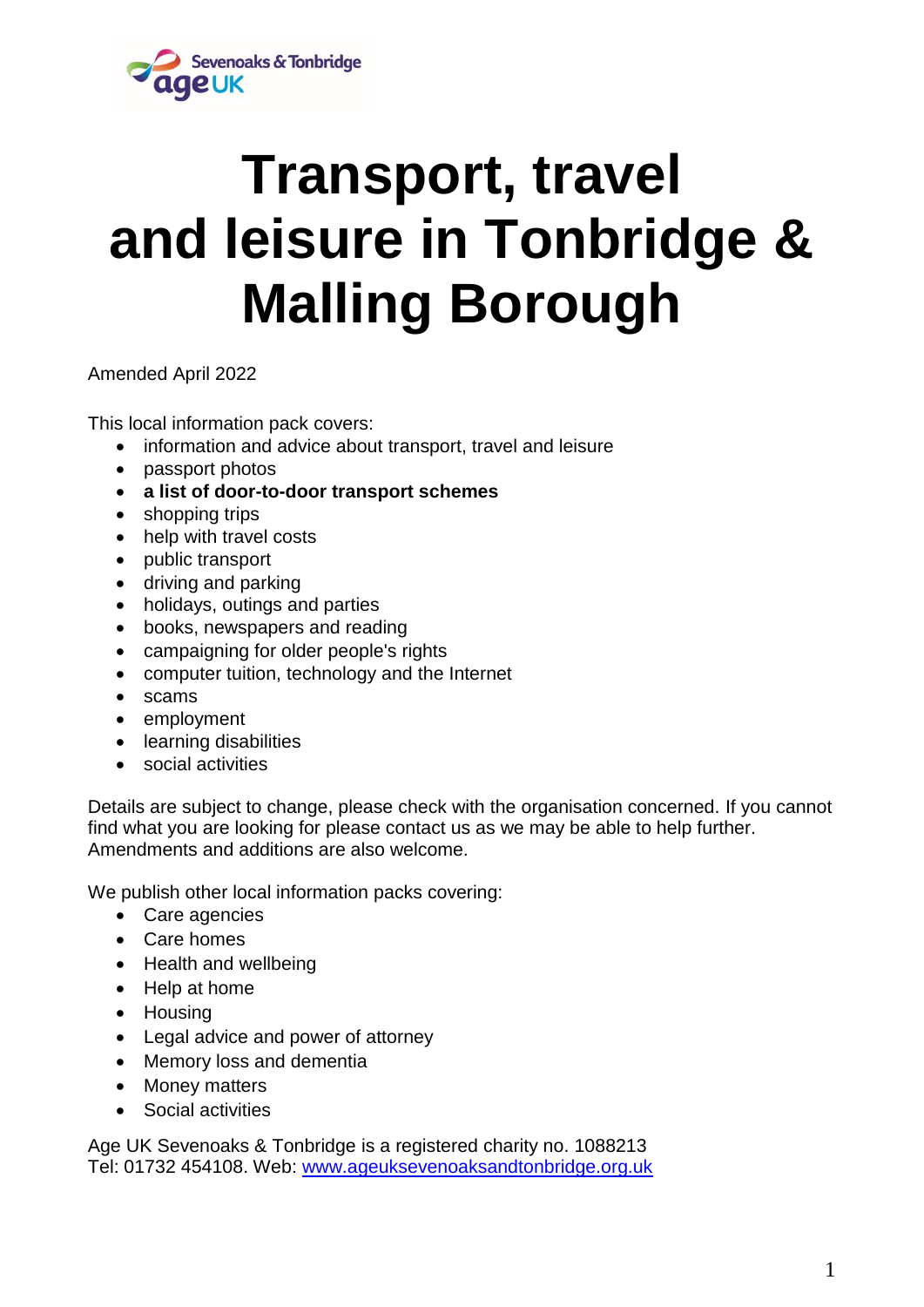# **Contents**

| Health benefits - Attendance Allowance and Personal Independence Payment 9 |  |
|----------------------------------------------------------------------------|--|
|                                                                            |  |
|                                                                            |  |
|                                                                            |  |
|                                                                            |  |
|                                                                            |  |
|                                                                            |  |
|                                                                            |  |
|                                                                            |  |
|                                                                            |  |
|                                                                            |  |
|                                                                            |  |
|                                                                            |  |
|                                                                            |  |
|                                                                            |  |
|                                                                            |  |
|                                                                            |  |
|                                                                            |  |
|                                                                            |  |
|                                                                            |  |
|                                                                            |  |
|                                                                            |  |
|                                                                            |  |
|                                                                            |  |
|                                                                            |  |
|                                                                            |  |
|                                                                            |  |
|                                                                            |  |
|                                                                            |  |
|                                                                            |  |
|                                                                            |  |
|                                                                            |  |
|                                                                            |  |
|                                                                            |  |
|                                                                            |  |
|                                                                            |  |
|                                                                            |  |
|                                                                            |  |
|                                                                            |  |
|                                                                            |  |
|                                                                            |  |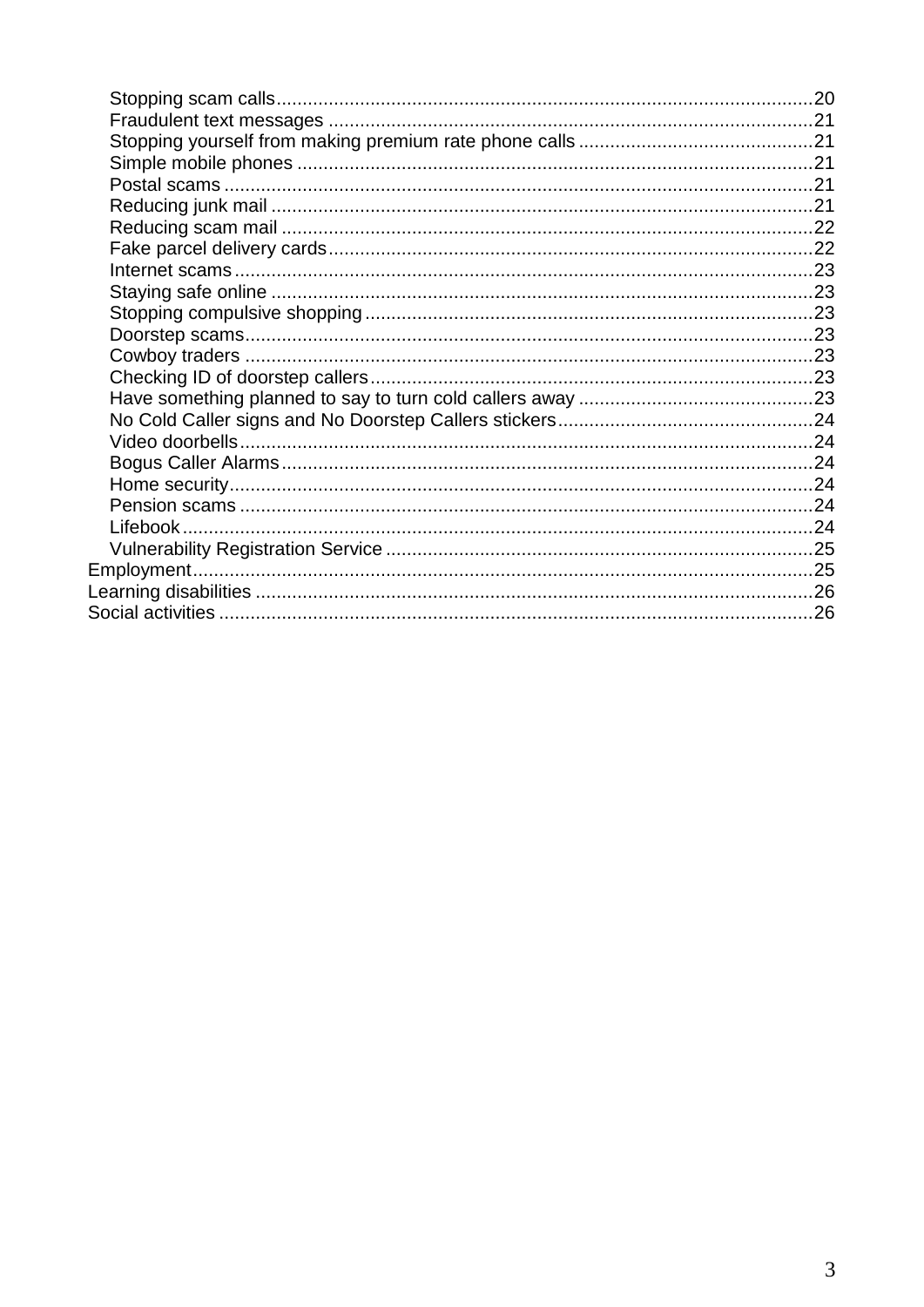## <span id="page-3-0"></span>**Information and advice**

## **Age UK Sevenoaks & Tonbridge**

5 Bradford St, Tonbridge TN9 1DU Email: [tonbridge.office@ageuksevenoaksandtonbridge.org.uk](mailto:tonbridge.office@ageuksevenoaksandtonbridge.org.uk) Web: [www.ageuksevenoaksandtonbridge.org.uk](http://www.ageuksevenoaksandtonbridge.org.uk/)

- Our Information & Advice service can help you fill in forms for Blue Badges (disabled parking permits), railcards and bus passes. We can also help you with other forms such as health and disability benefits
- We can help you at our office. If you cannot get to our office and live in Tonbridge, Hildenborough or Hadlow we can visit you
- Citizens' Advice can also help you. Free phone advice Monday-Friday 9am-5pm. Some office appointments may be possible in Tonbridge, Aylesford, Larkfield and Snodland. Tel: 0808 278 7810.

## **Independent Age**

6 Avonmore Rd, London W14 8RL Tel: 0800 319 6789, 020 7605 4200 Email: [advice@independentage.org](mailto:advice@independentage.org) Web: [www.independentage.org](http://www.independentage.org/)

- Free telephone and email service offering advice on benefits, care and social activities. (A similar service is also offered by Age UK)
- Campaigning for a fair deal in policy and practice

## **Social Services**

Tel: 03000 416161

Social Services provide many forms of support (including meals on wheels) and you can ask for a free assessment of what support you might need. If you are looking after someone it may be quicker to get a free carer's assessment from INVOLVE Tel: 0300 081 0005 Email: **communitynavigation@involvekent.org.uk** Web: [www.involvekent.org.uk](http://www.involvekent.org.uk/)

## <span id="page-3-1"></span>**Passport Photos**

Passport photos are needed for many things (eg Blue Badge disabled parking forms). You can use passport photo booths in the following places:

- Angel Centre, Tonbridge
- Tonbridge Train Station
- Sainsbury's, Tonbridge

If you have difficulty using passport photo booths (eg automated instructions can be hard to follow for hearing-impaired people) then there are one or two places where you can still have their photo taken such as Timpsons, Angel Walk, Tonbridge

If you are not able to do this (for example, you are housebound) then you can print photos using photographic paper on a home printer. If you do not have a printer, then Age UK may still be able to help you. Tel: 01732 366100

## <span id="page-3-2"></span>**Door-to-Door transport schemes**

There are various transport schemes (many of them subject to availability of volunteers) to help people with mobility problems who cannot get about easily and find it difficult to use public transport. There are a few different options which may be especially useful if you are trying to arrange transport at short notice; you may need to ring round to see which organisation can help.

## **Age UK**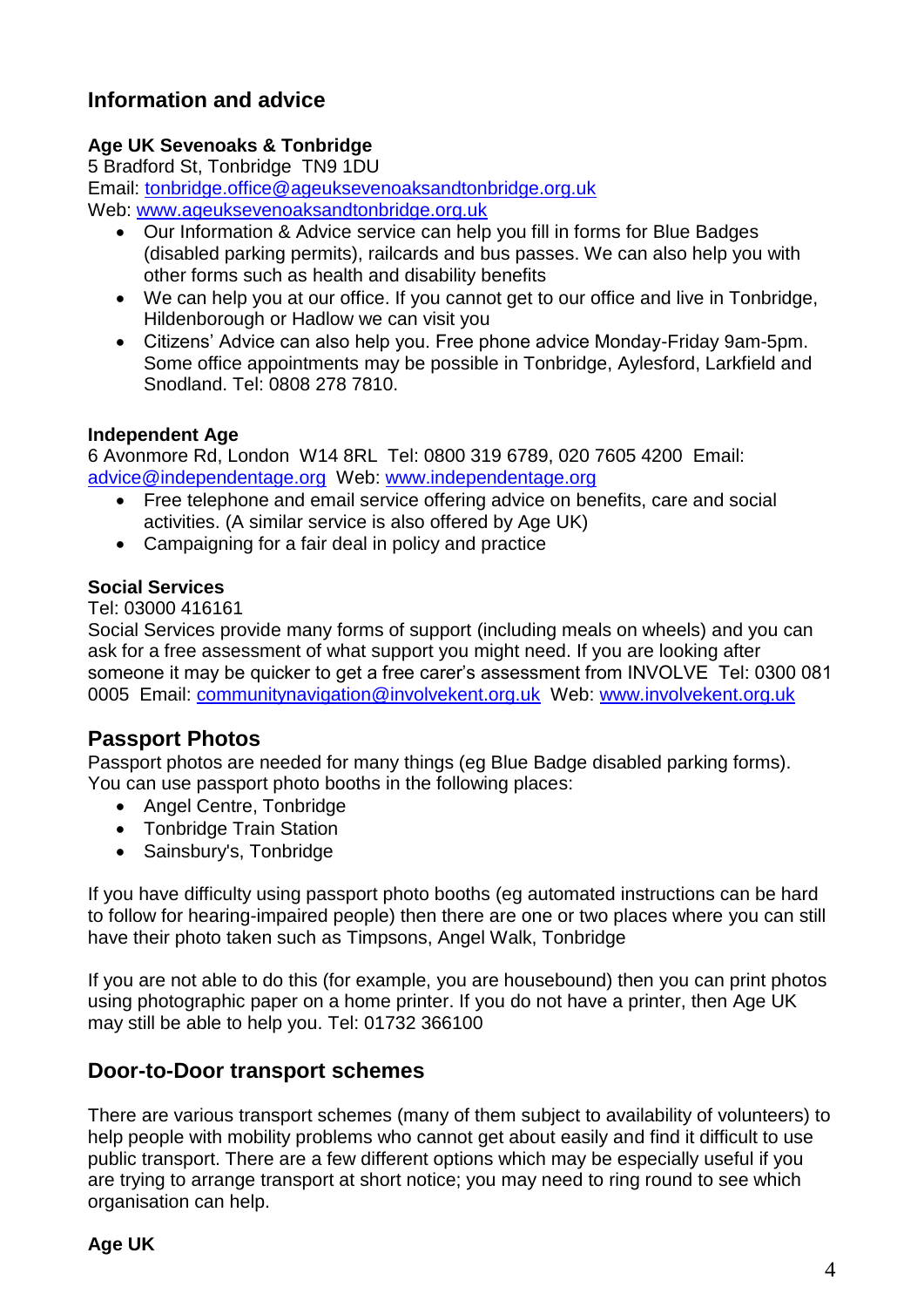If you need transport on a weekly basis, our Independent Living Support service may be able to take you shopping or to health appointments in Tonbridge and West Malling areas. We charge about £18.50 per hour. Tel: 01732 454108

## **Community Car Service**

- Based in Tunbridge Wells but cover Tonbridge, West Malling, Aylesford and Snodland areas
- Will also take people to London
- Volunteer drivers use their own cars to take people to medical appointments, social clubs, hairdressers, shopping, coffee mornings, days out, family & friends
- Drivers can be booked for days, evenings or weekends
- You have to take out annual membership (£15 for a year) and pay for mileage (75p per mile, minimum £7.50)
- Enquiries Tel: 01892 540131
- Bookings Tel: 01892 511627

## **Dial 2 Drive Community Transport**

- Tonbridge, West Malling, Aylesford and Snodland areas
- Will also take people to London
- Volunteer drivers use their own cars to take members to medical and social appointments. This includes such things as doctors, hospitals, chiropodists, day centres, hairdressers, lunch clubs, opticians and shopping. For those unable to access public transport due to old age, illness or disability. Drivers can be booked for days, evenings or weekends. You have to take out annual membership (£20 for a year) and pay for mileage (70p per mile, minimum £5). Wheelchair users must be able to transfer into a car seat
- 9.30am-3.30pm
- Operated by Imago (formerly Voluntary Action Within Kent)
- Tel: 0300 777 1200
- Email: [driving@imago.community](mailto:driving@imago.community)Web: www.imago.community

## **Go 2 Direct**

- Hildenborough.
- A private pre-bookable taxi that will take you door-to-door locally.
- Operates Mon-Fri 6am-9pm, Sat 9.45am-5.45pm, no service on Sun and Bank **Holidays**
- Fares vary between £5.00 and £20.00 depending on distance and time. Older people get 20% off fares in off-peak periods. There is no charge for anyone accompanying you (can take up to 7 passengers).
- You can book by phone on 01732 463964 (Mon-Fri 6am-9pm, Sat 9.45am-5.15pm) or in person at Sevenoaks Bus Station enquiry office (Mon-Fri 10am-3pm) or by downloading an app. You should book at least 30 minutes in advance. There is a charge for cancellations or "no-shows". You can book a return journey in advance.
- Web: [www.go2now.co.uk](http://www.go2now.co.uk/)

## **Good Neighbours**

- Based in Tunbridge Wells but occasionally can also cover Tonbridge.
- Can take you to hospital appointments in a car
- May be able to help if you need someone to escort you and stay with you during a medical appointment and cannot use a taxi or public transport.
- 65p per mile
- Tel: 01892 510200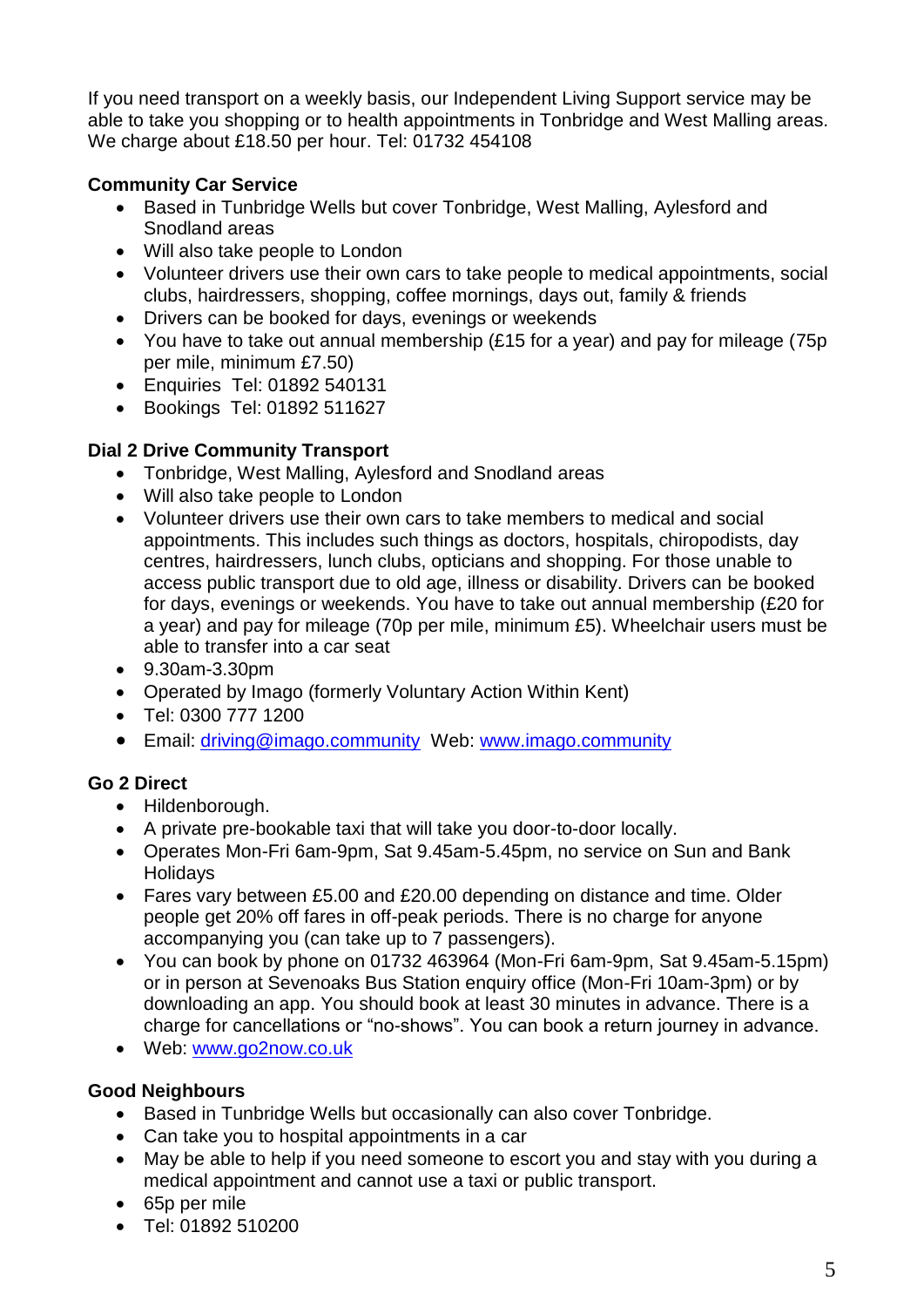Email: [befriending@goodneighbourproject.org.uk](mailto:befriending@goodneighbourproject.org.uk) Web: [www.goodneighbourproject.org.uk](http://www.goodneighbourproject.org.uk/)

## **INVOLVE**

- Based in Maidstone but all areas of Kent
- Volunteer transport
- Charges apply
- May be useful if you have to attend appointments at Maidstone Hospital
- 9am-3pm
- Tel: 01622 235833

## **Macmillan Crossroads Care Kent**

- Tel: 0345 095 6701
- May be able to help people with cancer

## **Mike's Taxis**

- Borough Green area
- Tel: 01732 883382
- Reduced fares for vaccinations and medical appointments

## **NHS Patient Transport Service**

- All areas of UK
- NHS-funded transport to or from your hospital appointment
- You will be asked questions to check your eligibility
- This will depend on your medical needs and mobility
- May be able to take wheelchair users
- Tel: 0800 096 0211

## **Out & About (Compaid)**

- Tonbridge & Malling borough
- Wheelchair-accessible vehicle; you can travel in your wheelchair
- Driver will help you get on and off
- You can take 3 friends or family members with you at no extra cost
- Monday-Friday 9.30am-4pm
- £1.80 for first two miles then 90p per miles
- Driver can wait if you are coming back shortly but you will have to pay £2 for every 30 minutes or waiting
- Can book a week in advance (earlier for hospital appointments)
- Tel: 01892 832447 (Monday-Friday 9am-4pm)

## **Plaxtol Church**

- Plaxtol village only
- Transport to medical and social appointments

## **Seniors Helping Seniors**

- Can take you shopping in their own car
- £24.60 per hour
- Tel: 01732 495665 Email: enquiries@seniorshelpingseniors.co.uk Web: www.seniorshelpingseniors.co.uk

## **Zot private ambulance company**

• If you need to pay for a private ambulance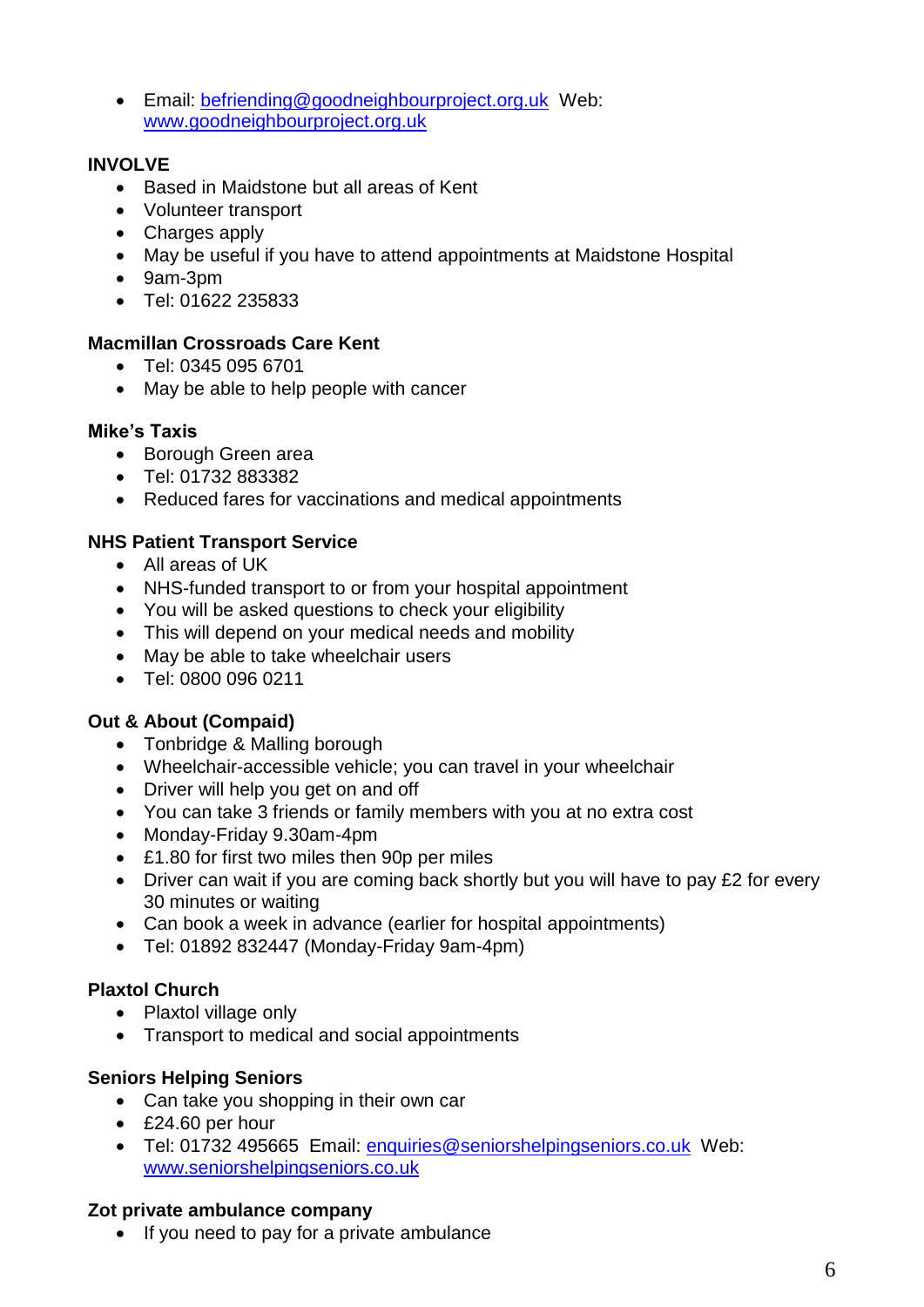• Tel: 020 3092 9118

## <span id="page-6-0"></span>**Other transport schemes (not door-to-door)**

## **Go2 Shared**

- An "on demand" service that operates upon request. You should book at least 30 minutes in advance. Note that you cannot book a return journey in advance.
- A shared minibus that will take you bus stop to bus stop. You will be told somewhere nearby to wait and given an estimated arrival time (could be up to 30 minutes but usually less).
- Buses will wait two minutes if you are not there. There is a charge for cancellations or "no-shows".
- They cover most of Sevenoaks District plus Hildenborough but cannot take you to surrounding areas.
- Operates Mon-Sat 6am-11pm.
- Concessionary passes are not accepted. Older people get 50% off fares in off-peak periods. There is a fixed fare of £1 for any carers escorting you.
- Fares vary between £2.50 and £7.50 depending on distance and time so they work out much cheaper than ordinary taxis. You can pay with cash when you board or online using an app.
- You can book by phone on 01732 463964 (Mon-Sat 6am-9pm) or in person at Sevenoaks Bus Station enquiry office (Mon-Fri 10am-3pm) or by downloading an app. Web: [www.go2now.co.uk](http://www.go2now.co.uk/)

## **Kent Karrier**

- Scheduled journeys only from your door to town centres
	- o Aylesford and Snodland areas to Maidstone town centre on Monday mornings. Covers Addington, Aylesford, Birling, Burham, Ditton, Larkfield, Leybourne, Ryarsh, Snodland and Wouldham.
	- o Chiddingstone and Leigh areas to Tonbridge town centre on Tuesday mornings
	- o West Malling area to Maidstone town centre on Tuesday mornings. Covers East Malling, Mereworth, Offham, Wateringbury and West Malling
	- o Borough Green area to Maidstone town centre on Wednesday mornings. Covers Borough Green, Fairseat, Ightham, Platt, Plaxtol, Stansted, Trottiscliffe and Wrotham
	- o Hadlow area to Tonbridge town centre on Thursday mornings. Covers East Peckham, Golden Green, Hadlow and West Peckham
	- o Cowden, Fordcombe and Penshurst areas to Tunbridge Wells supermarkets and town centre on Thursday mornings
	- o Hildenborough, North Tonbridge and Shipbourne to Tonbridge town centre on Friday mornings. May be fortnightly
- People have to join (membership costs £5 for a year) and then pay a subsidised fare per journey (£2-3.50). Can take wheelchair users
- To join Tel: 03000 413567 Email: public.transport@kent.gov.uk
- To book Tel: 01892 832447 Email: [transport@compaid.org.uk](mailto:transport@compaid.org.uk)
- Operated by Compaid. Web: www.kent.gov.uk/travelaroundkent

## <span id="page-6-1"></span>**Help with travel costs**

## <span id="page-6-2"></span>**Are you entitled?**

You may be entitled to help with your travel costs if you are on a low income and all the following apply: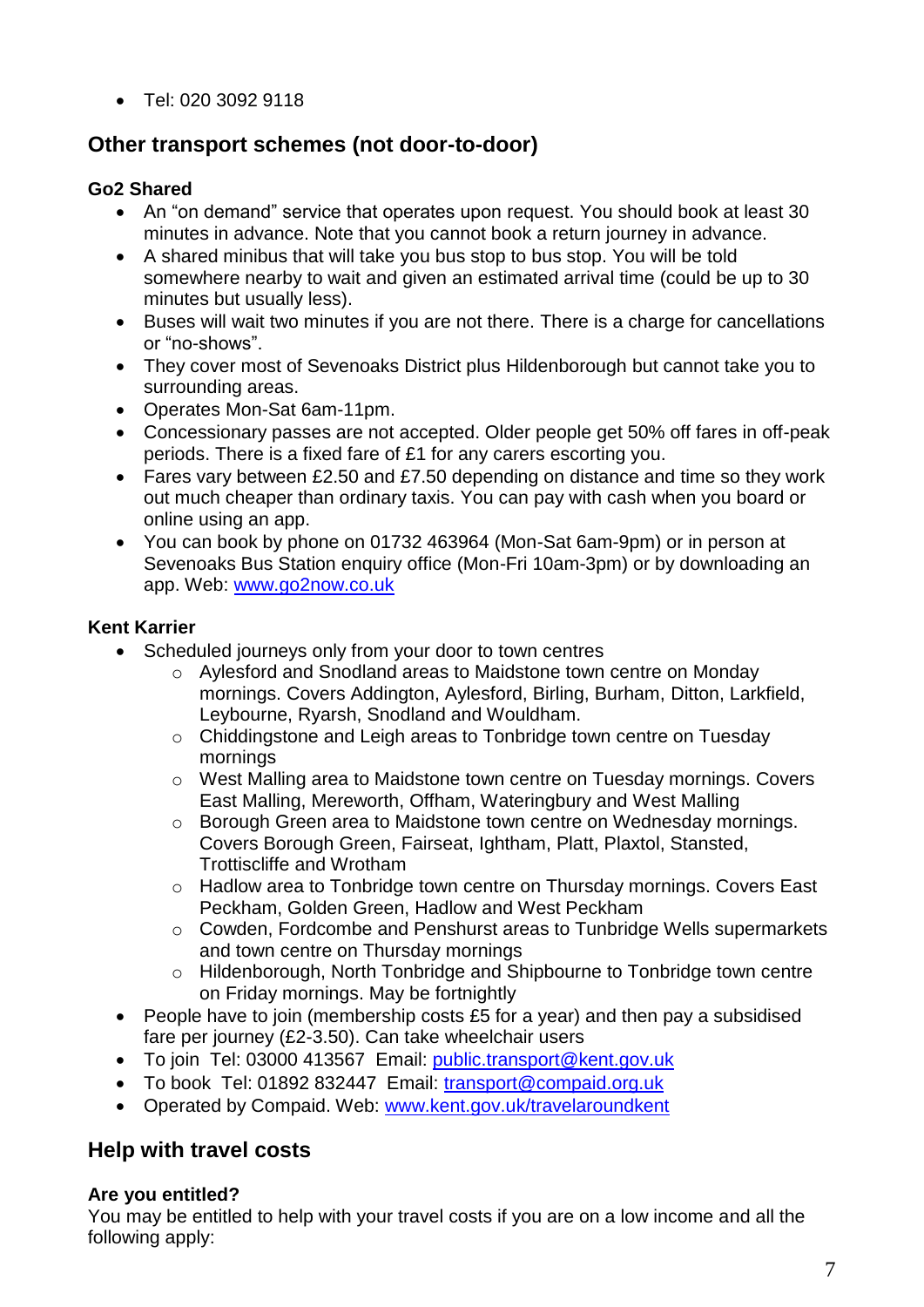- You are referred by a doctor, ophthalmic practitioner or dentist. This might be by your GP or hospital doctor and they might make the appointment for you or you might make the appointment yourself. This includes travel for tests and pre- or postoperative check-ups
- You make an extra journey to go to hospital or another place to receive NHS care. In other words, you are not already going there anyway
- You travel by the cheapest method of transport which it is reasonable for you to use. If, in the opinion of the doctor, optician or dentist who referred you, you need someone to travel with you, your companion's travel costs are added to your travel costs and it's your income that counts when working out if you are entitled to help with travel costs.

#### <span id="page-7-0"></span>**Do you automatically qualify?**

If you are getting Pension Credit Guarantee Credit to top up your pension then you may automatically qualify for full help with travel costs. Just show the letter confirming that you receive Pension Credit Guarantee Credit. You should not need to fill in any further forms

#### <span id="page-7-1"></span>**Can you still apply even if you don't automatically qualify?**

Attendance Allowance, Personal Independence Payment or Disability Living Allowance do not count but you may still get some help through the NHS Low Income Scheme. This scheme provides help for people on low incomes but who are above Universal Credit (Income Support) level. Anyone may make a claim.

#### <span id="page-7-2"></span>**How they work it out**

Your entitlement to help through the Low Income Scheme is worked out by comparing your income with your needs. Your needs include a personal allowance for day-to-day living expenses, premiums for special circumstances, housing costs (for example, rent or mortgage payments, including capital repayments – the repayment which covers the main amount borrowed not the interest) and council tax. If you have a partner, their income, savings, property, and needs, are counted with yours. A partner is a person you live with as part of a couple of the same or opposite sex, whether or not you are married or have a civil partnership. If you have capital (savings, or the value of a property you don't live in) which is more than £16,000, or £23,250 for people who live permanently in a care home, you cannot get any help through the NHS Low Income Scheme.

#### <span id="page-7-3"></span>**Getting hold of the form**

You need to ask for an HC1 claim form which you can get from a Jobcentre Plus office or NHS hospital. Your GP, dentist or optician may have copies as well. Or, you can phone 0300 123 0849 and ask for HC1 help with health costs form. Or you can ask for a form by sending an email to: [nhsforms@spsl.uk.com](mailto:nhsforms@spsl.uk.com)

## <span id="page-7-4"></span>**Help filling in the form**

Fill in the HC1 and send it off in the envelope that comes with it. The claim form may ask you to send in evidence of your income. If you need any help filling in the form:

- Age UK can help you Tel: 01732 366100. We can help you at our office. If you cannot get to our office and live in Tonbridge, Hildenborough or Hadlow we can visit you
- Citizens' Advice can also help. Free phone advice Monday-Friday 9am-5pm. Some office appointments may be possible in Tonbridge, Aylesford, Larkfield and Snodland. Tel: 0808 278 7810.

## <span id="page-7-5"></span>**How it works**

If you qualify for help, you will be sent a Health Costs certificate (HC2) for full help or an NHS certificate (HC3) for partial help. The certificate will tell you who it covers, what help it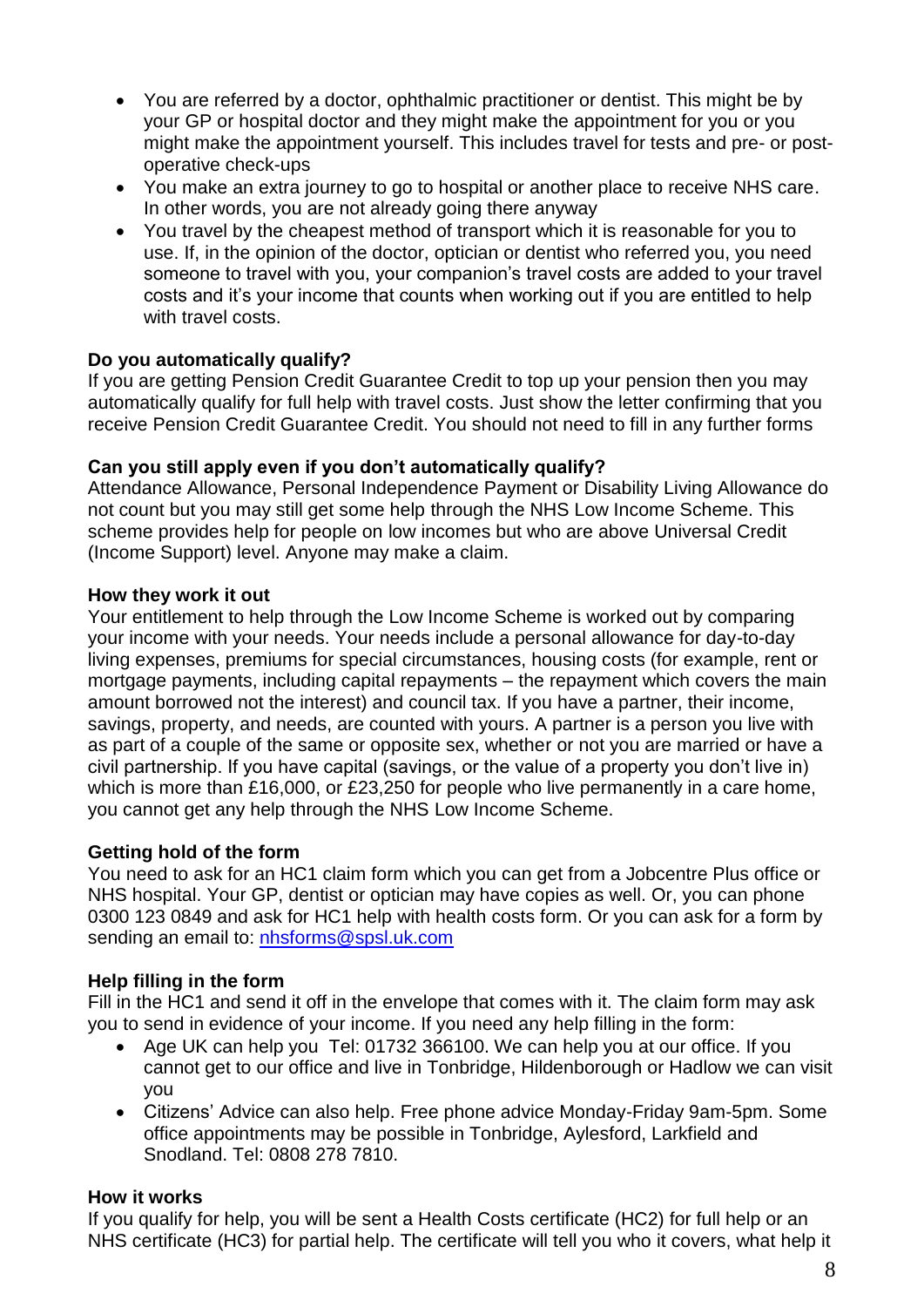provides and how long it lasts. If your circumstances change for the better, you do not need to report it, or return your certificate. If your circumstances change for the worse, you should make another claim.

When you go for treatment, tell the hospital (or place where you are being treated) that you want to claim back the cost of your journey. If your place of treatment issues payments, you will be able to claim your money back during your visit. They will ask you to show proof of your entitlement, such as your Pension Credit letter or your Health Costs certificate. You will need to keep any tickets or receipts you have as proof of the cost. If your place of treatment does not issue payments (for example, a GP practice or dental surgery where you have been referred for specialist treatment), you will need to claim back your expenses using claim form HC5(T). You can print a copy of the form from [www.nhs.uk/healthcosts](http://www.nhs.uk/healthcosts)

or order one by phoning 0300 123 0849.

## <span id="page-8-0"></span>**Further information**

If you are not sure what travel costs you can get help with, ask the hospital, your local NHS Clinical Commissioning Group or the person who refers you. Do this before you travel. For more information, go to www.dh.gov.uk and use the search facility to look up NHS travel costs.

## <span id="page-8-1"></span>**Health benefits - Attendance Allowance and Personal Independence Payment**

Health benefits are not means-tested. In other words they do not depend on your savings or income. Instead they depend on whether you are having any difficulties or struggling with anything because of your health. For example, does anything give you pain or make you breathless or take longer than it used to? Or do you need reminding or prompting to do anything? It could be because of eyesight, hearing or memory problems; not just physical or mental health problems. The main health benefits are:

Attendance Allowance if you start having difficulties after they turn 65

 Personal Independence Payment if you start having difficulties under 65 There are different rates depending on the level of difficulties, for example whether you are having difficulties at night as well as during the day. For further information and help applying ring Age UK on 01732 366100. We can help you at our office. If you cannot get to our office and live in Tonbridge, Hildenborough or Hadlow we can visit you. If you live elsewhere we can arrange for the Department for Work & Pensions to visit you

## <span id="page-8-2"></span>**Disability Living Allowance and Personal Independence Payment**

- If you started having difficulties before 8 April 2013 you may be on a previous benefit called Disability Living Allowance.
- If you were 65 before 8 April 2013 you will continue on DLA.
	- o If your care needs change it may be worth asking for an increase. You will need to fill in further DLA forms and it will be reviewed but you will not have to attend an assessment.
	- o However if your mobility needs change, it can only be increased if your mobility deteriorated before you were 65.
- If you were under 65 before 8 April 2013, DLA is being phased out and you will be asked at some point to re-apply for Personal Independence Payment instead (either randomly if your DLA was awarded indefinitely or when your DLA runs out if it was only awarded temporarily).
	- o If your needs have changed you could ask for an increase. However this is risky as PIP rules are stricter than DLA rules and you will be immediately reassessed.
- If you are under 65 and never received DLA you will need to apply for PIP.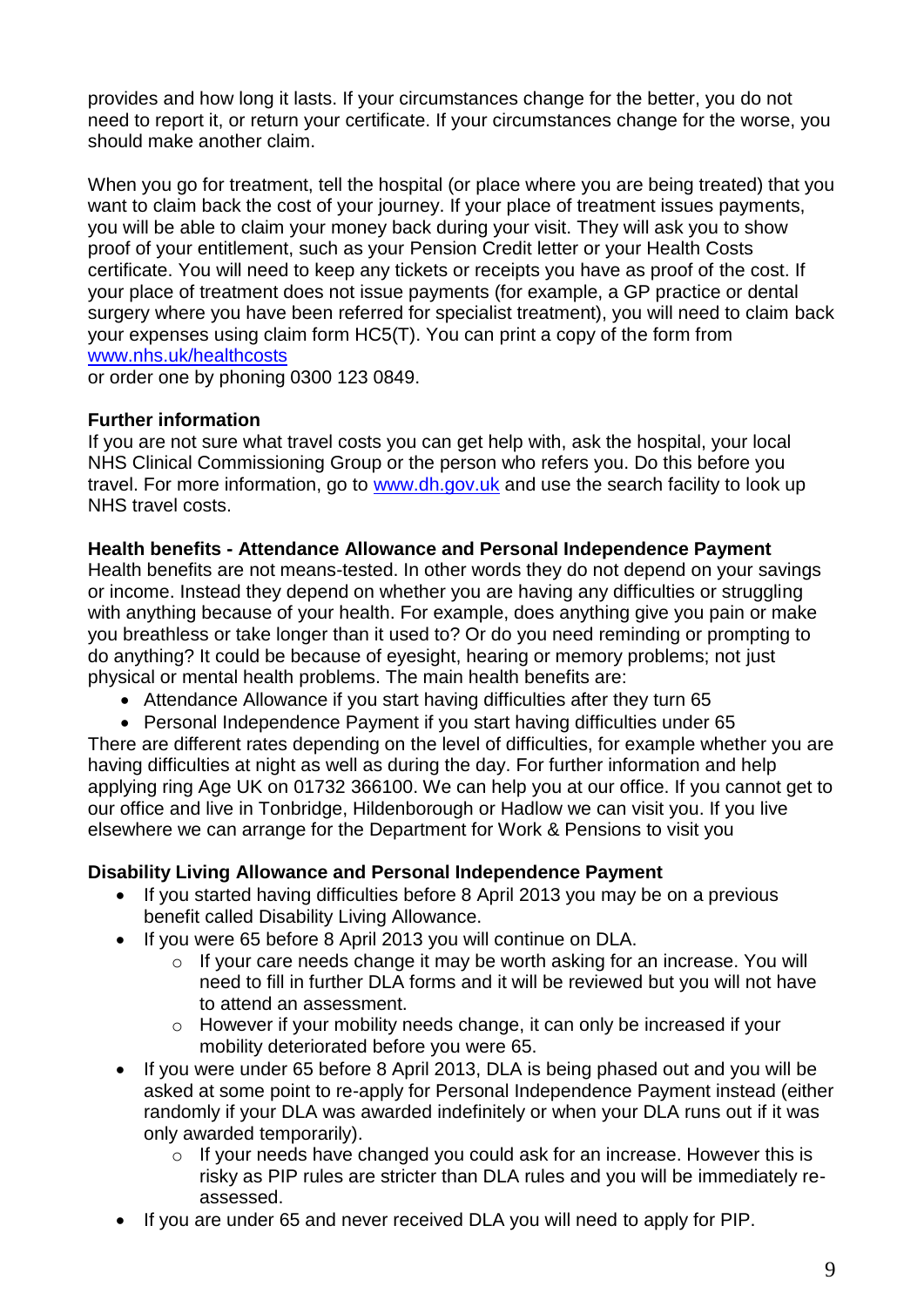- o However if you are turned down you can apply for Attendance Allowance after you turn 65.
- If you are over 65 but applied for PIP before you turned 65 and your needs change after you are 65:
	- o You can apply for an increase in the daily living component if you already get it
	- o However you cannot apply for an increase in the mobility component if you already get it.
	- o If you only receive the mobility component and develop care needs, you can apply for the daily living component.
	- o However if you only receive the daily living component and develop mobility needs, you cannot apply for the mobility component.

## <span id="page-9-0"></span>**Public transport**

## <span id="page-9-1"></span>**Assistance Cards**

Assistance Cards can be shown to bus drivers if you need help. The cards are discreet, easy for you to use and easy for others to understand especially if your disability is hidden. Just show the card to the driver as well as your travel ticket when boarding the bus. You can get them from Arriva Tel: 0344 800 4411 Email:

[customerservice@arriva.co.uk](mailto:customerservice@arriva.co.uk) or download them from their website at [www.arrivabus.co.uk](http://www.arrivabus.co.uk/)

The cards are:

- Please give me time to sit in case I fall down
- Please be patient; I have a hidden disability
- Please speak slowly; I am hard of hearing
- Please speak slowly and face me to help me hear better
- Please be patient; I am deaf
- Please be patient; I have difficulty speaking
- Please let me know when we get to... (space to fill in with an address)
- Please tell me when we reach my stop (space to fill in with an address)

## <span id="page-9-2"></span>**Bus Passes**

Concessionary bus passes are available for various people

- Older people are eligible once they reach the state pension age for women regardless of whether they are men or women.
- Disabled people's bus passes are for those who:
	- o are blind or partially sighted
	- $\circ$  are profoundly or severely deaf
	- o are without speech
	- o have a disability or have suffered an injury which has a substantial and longterm adverse effect on your ability to walk
	- o have no arms or can't use both your arms
	- o have a learning disability
	- o would be refused a driving licence due to physical fitness including disabilities that would cause someone to be a danger to the public if they drive. For example, dementia, cardiac disorders, severe mental disorders and long term epilepsy.
- If you're disabled and unable to travel alone you may be eligible for a Disabled Person and Companion bus pass which is for the bus pass holder plus your carer or companion. The carer or companion cannot use if it they are by themselves.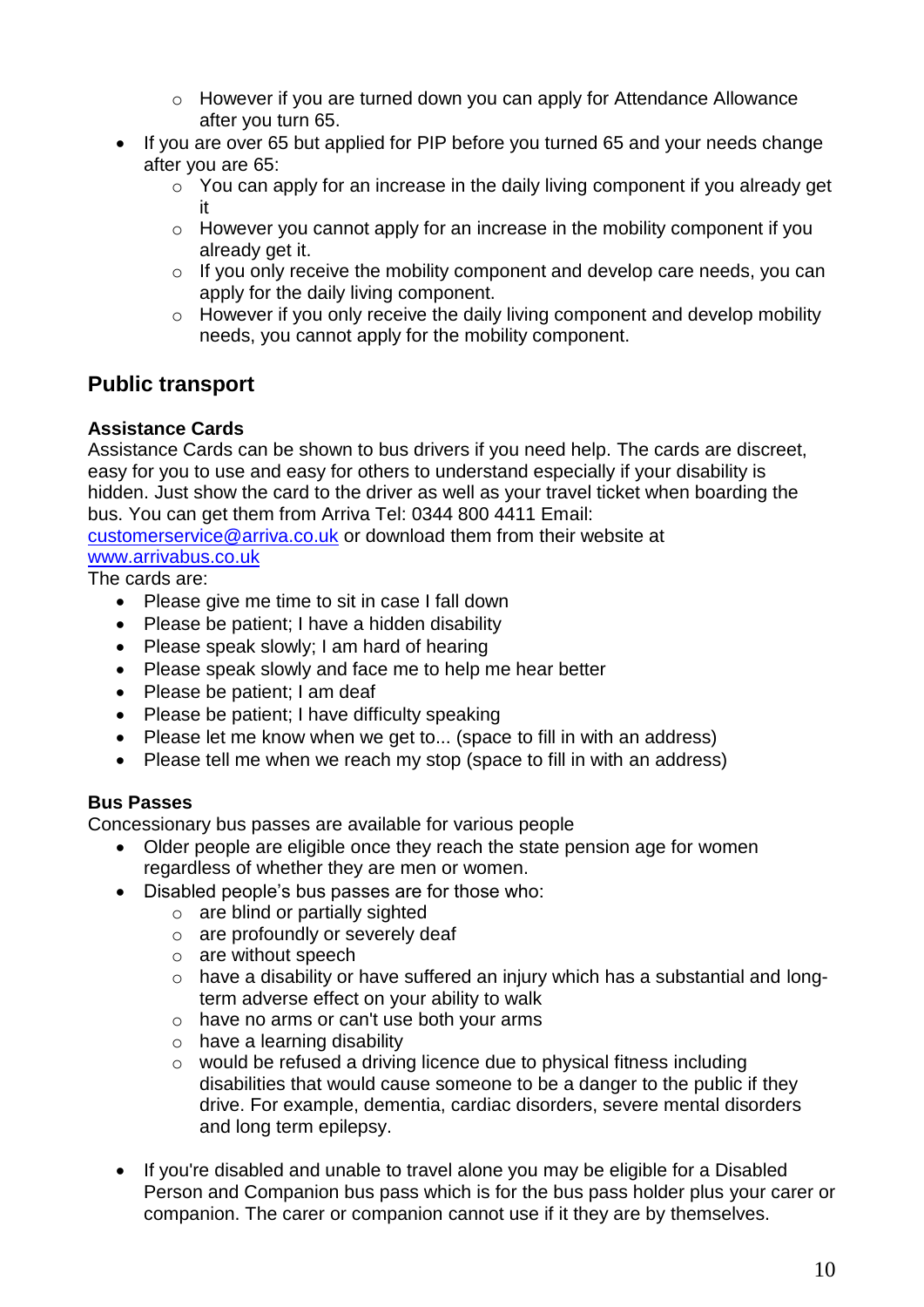Lost bus passes can normally be replaced on payment of a £10 admin fee. Apply to Kent County Council, Invicta House, Maidstone ME14 1XX Tel: 03000 418383 Email: buspass@kent.gov.uk Web: [www.kent.gov.uk/buspass](http://www.kent.gov.uk/buspass)

#### <span id="page-10-0"></span>**Bus services**

- Most buses in Tonbridge are operated by Arriva. Tel: 0344 800 4411. Web: [www.arrivabus.co.uk](http://www.arrivabus.co.uk/)
- Some buses are operated by other companies such as Go-Coach. Tel: 01732 469800. Email: [info@go-coach.co.uk](mailto:info@go-coach.co.uk) Web: [www.go-coach.co.uk](http://www.go-coach.co.uk/)
- You can plan journeys using [www.traveline.info](http://www.traveline.info/)

## <span id="page-10-1"></span>**Disabled Railcards**

If you are disabled, you can get a discount on many train tickets throughout Britain at any time. You can also get a discount for someone accompanying you because of your disability. You can apply online or by printing out a form. You need to provide proof of disability such as:

- Health benefits eg Personal Independence Payment, Disability Living Allowance, Attendance Allowance etc
- Visual impairment
- Hearing impairment
- Dementia
- Epilepsy
- Mobility difficulties

Web: [www.disabledpersons-railcard.co.uk](http://www.disabledpersons-railcard.co.uk/)

#### <span id="page-10-2"></span>**Senior Railcards**

If you are over 60, you can get a discount on many train tickets throughout Britain except during the morning rush hour on weekdays. You can apply online or at a station. You need to have ID and proof of age. Web: www.senior-railcard.co.uk

## **Sunflower Lanyards**

For train passengers with hidden disabilities. If you wear it, staff will recognise that you may need a little extra help. You can get it from Tonbridge ticket office or Tel: 0345 322 7021

## <span id="page-10-3"></span>**Driving and parking**

Age UK produce publications on driving Tel: 0800 169 6565

## <span id="page-10-4"></span>**Adverse weather**

If you need 4x4 vehicles to help you in an emergency phone South East 4x4 Response on 01622 962636 (24 hours) or 999. If it is not an emergency phone 07040 900456

## <span id="page-10-5"></span>**Blue Badges**

Parking permits for disabled drivers or cars carrying people with severe mobility problems. Blue Badge holders are exempt from certain parking restrictions. You should check with the local council in the area you're travelling to find out what their rules are but you would usually be allowed to park:

- In Blue Badge parking bays across the UK
- Free of charge at on-street parking meters and in Pay & Display bays
- On single or double yellow lines for up to 3 hours, except where there is a ban on loading or unloading

The quickest way is to apply online. Alternatively you can request a paper form. Contact Kent County Council, Invicta House, Maidstone ME14 1XX Tel: 03000 416262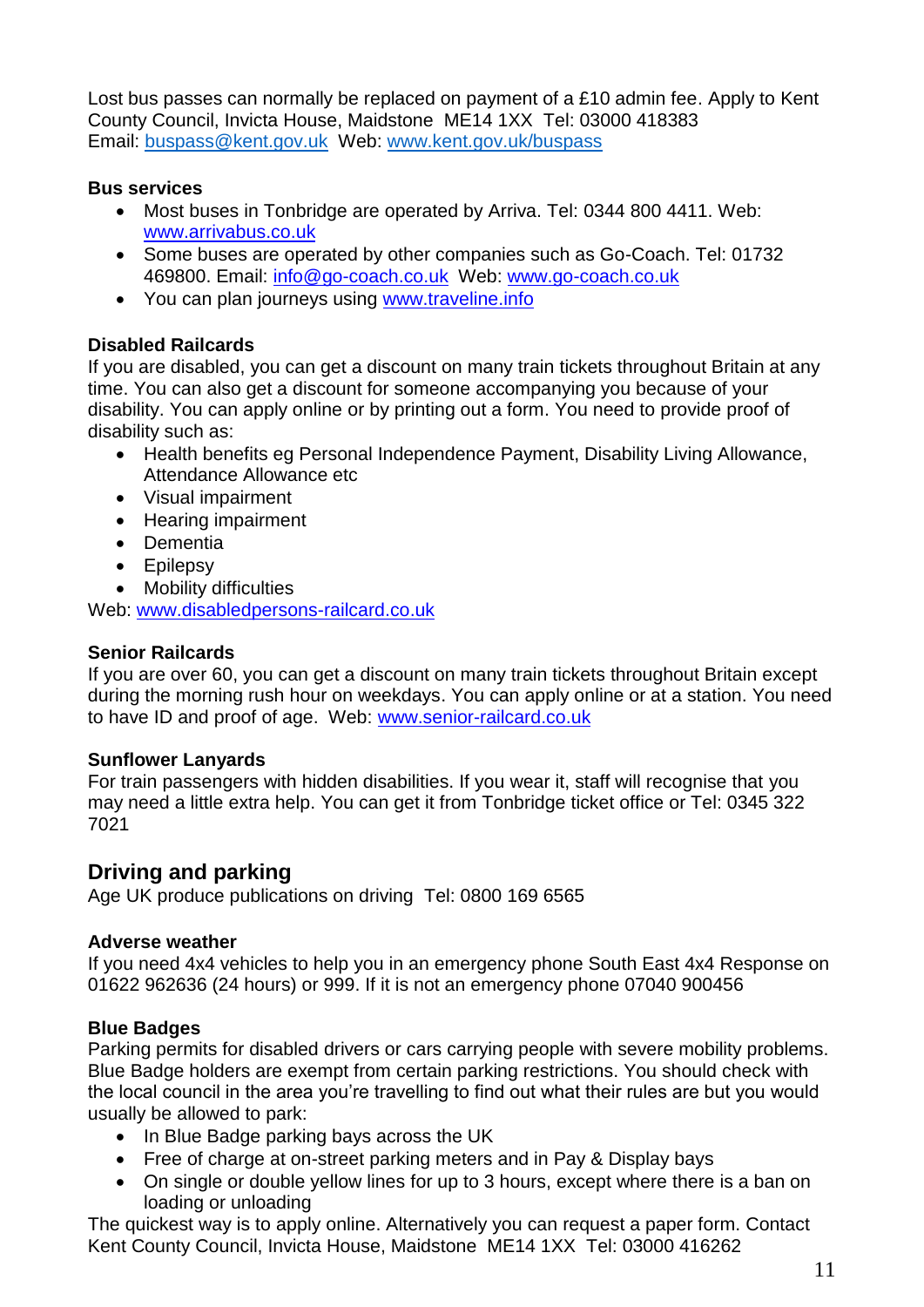Textphone: 08458 247905 Email: [county.hall@kent.gov.uk](mailto:county.hall@kent.gov.uk) Web: www.kent.gov.uk/bluebadge

You can get help filling in the Blue Badge form. The quickest way is to contact the Tonbridge Castle Gateway office to make an appointment for them to help you on Wednesdays between 10am and 3pm. Tel: 01732 770929, 844522. Alternatively phone Age UK on 01732 366100 and we will help you at our office. If you cannot get to our office and live in Tonbridge, Hildenborough or Hadlow we can visit you

## <span id="page-11-0"></span>**Car insurance**

- Age UK works in partnership with selected insurance companies to provide insurance. To find out more ring 0800 323 4437 or visit [www.ageco.co.uk](http://www.ageco.co.uk/)
- However it may be worth shopping around. Contact the Association of British Insurers for more information about buying insurance Tel: 020 7600 3333.
- Contact the British Insurance Brokers' Association to find an insurance broker in your area Tel: 0870 950 1790
- The Financial Conduct Authority can confirm whether a firm is authorised to sell insurance Tel: 0845 606 1234
- The Money & Pensions Service can give you more information about different types of insurance Tel: 0800 011 3797 Web: [www.moneyhelper.org.uk](http://www.moneyhelper.org.uk/)
- You may also wish to look at a price comparison website such as [www.moneysavingexpert.com](http://www.moneysavingexpert.com/)
- LRB Organise. Leanne Bradshaw may be able to help with getting quotes for car and home insurance. Tel: 07854 693711. Web: [www.lrb-organise.co.uk](http://www.lrb-organise.co.uk/)

## <span id="page-11-1"></span>**Flooding on roads**

If the flood may cause injury or is putting homes at risk ring Kent County Council on 03000 418181 (Mon-Fri 9am-5pm) or 03000 419191 (other times). Web: www.kent.gov.uk

## <span id="page-11-2"></span>**Lifebook**

This enables you to record all sorts of useful details which will not only help you to be more organised but could also be invaluable to a family member or a friend if they need to locate important information about you in an emergency. You simply follow the step-by-step instructions to fill in the various sections with your details, contacts and locations of important documents. The possessions section deals with recording details of your car as well as significant possessions or valuables such as jewellery. The LifeBook is available in both a booklet and computer versions. More information from Age UK Tel: 0345 685 1061 Web: www.ageuk.org.uk/lifebook

## <span id="page-11-3"></span>**Motability**

If you get the higher rate of mobility component for Disability Living Allowance or Personal Independence Payment then you may be able to lease a specially-adapted new car, scooter or powered wheelchair through Motability. If you are over 65 and receiving Attendance Allowance then you are not eligible. Tel: 0845 456 4566. Web: www.motability.co.uk

## <span id="page-11-4"></span>**Snow clearing and gritting**

Contact Kent County Council on 0845 247800

## <span id="page-11-5"></span>**Holidays, outings and parties**

## <span id="page-11-6"></span>**Coach trips**

Various companies offer coach trips which pick up locally including: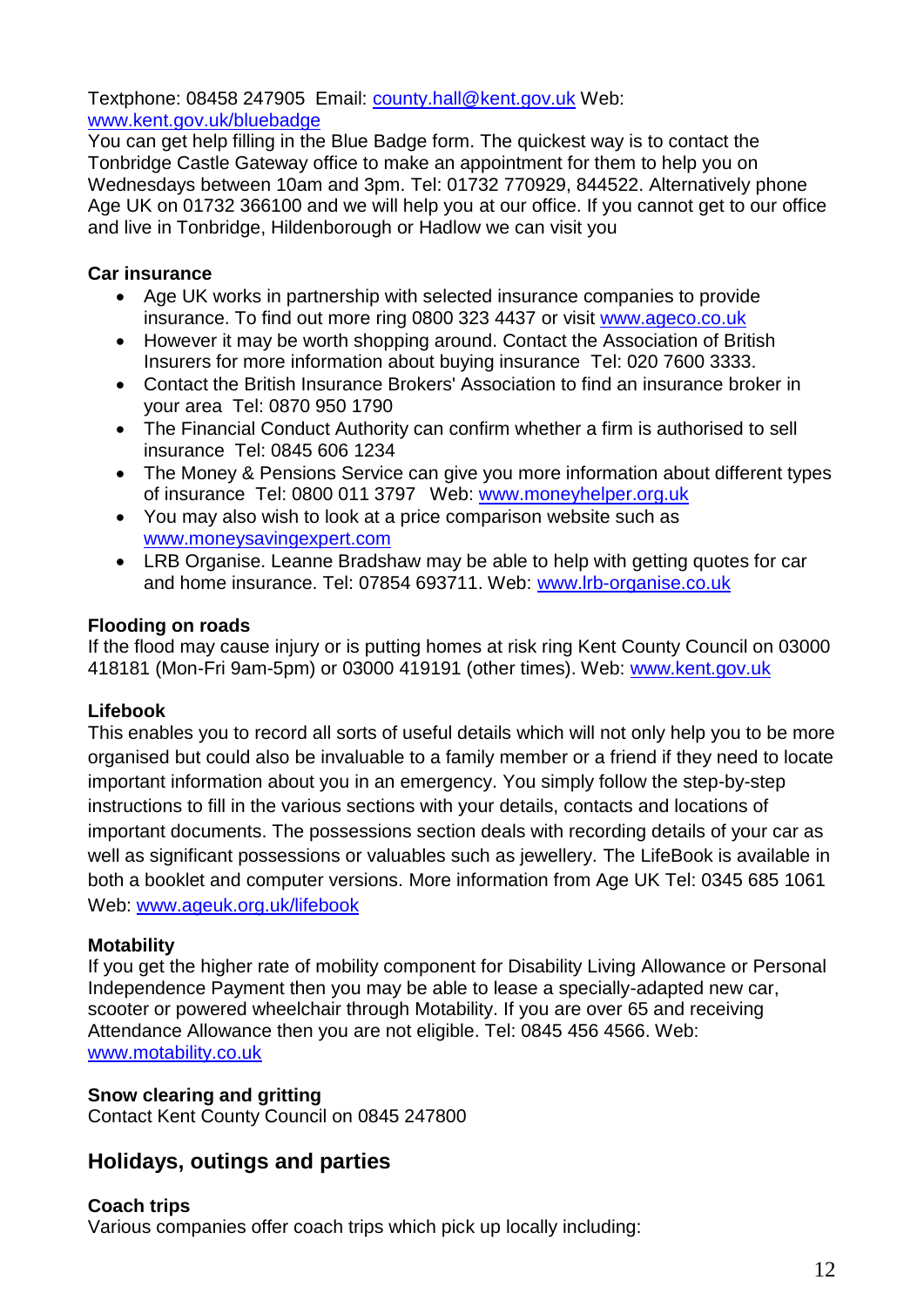- Crusader Holidays Tel: 0208 686 2378 Web: [www.coachholidays.com](http://www.coachholidays.com/)
- New Enterprise Tel: 01732 350509 Web: [www.newenterprisecoaches.co.uk](http://www.newenterprisecoaches.co.uk/)
- Newmarket Holidays Tel: 0330 160 7701 Web: [www.newmarketholidays.co.uk](http://www.newmarketholidays.co.uk/)
- Skinners Tel: 01883 713633 Web: [www.skinners.net](http://www.skinners.net/)
- WKN Coaches Tel: 01622 815573, 01892 730232 Web: [www.wkncoaches.com](http://www.wkncoaches.com/)

#### <span id="page-12-0"></span>**Outings and parties**

Local Lions Clubs sometimes organise outings and parties for senior citizens. Tel: 01732 358218, 0845 833 9819 Email: [info@tonbridgelions.co.uk](mailto:info@tonbridgelions.co.uk) Web: [www.tonbridgelions.co.uk](http://www.tonbridgelions.co.uk/)

#### <span id="page-12-1"></span>**Holidays for older people**

There are many other companies offering holidays for older people and you should shop around. Age UK has a Silver Travel Adviser Tel: 01753 740169.

#### <span id="page-12-2"></span>**Holiday companions**

Many private care agencies will provide holiday companions eg Able Community Care Tel: 01603 764567

#### <span id="page-12-3"></span>**Holidays for disabled people**

Some hotels are wheelchair-accessible but you always need to liaise over the exact adaptations. For example, if you have had a stroke and there is a grab rail in the toilet, make sure it is on the correct side for you. You would normally be expected to get there under your own steam but Compaid may be able to offer transport. It may be worth looking at the following websites:

- [www.holidaysforall.org](http://www.holidaysforall.org/)
- [www.disabledholidaydirectory.co.uk](http://www.disabledholidaydirectory.co.uk/)
- www.disabledholidays.com

Tourism for All may also be able to help Tel: 0845 124 9971

Occasionally financial assistance may be available from Social Services Tel: 03000 416161

Revitalise (formerly Winged Fellowship) run holiday centres for disabled people. Carers can be provided or you can bring your own companion or carer. 24-hour nurse-led care and volunteers to help you enjoy accessible excursions, activities and evening entertainment. Full board accommodation at 3 accessible holiday centres in Essex, Southampton and Southport. Tel: 0303 303 0145 Email: [bookings@revitalise.org.uk](mailto:bookings@revitalise.org.uk) Web: [www.revitalise.org.uk](http://www.revitalise.org.uk/)

#### <span id="page-12-4"></span>**Holidays for veterans**

The Royal British Legion support veterans and members of the Navy, Army and Air Force including anyone who has been in the armed forces for 7 days or more or who has completed National Service. Also reservists including the Territorial Army and Merchant Navy. Also families or dependents including widows and widowers. The Legion provide a range of seaside breaks and family holidays to suit all ages and family situations. They operate through a centralised call centre and have paid staff throughout the country as well as some volunteers. They may visit you at home to assess your needs. Tel: 0808 802 8080 Web: [www.britishlegion.org.uk](http://www.britishlegion.org.uk/)

## <span id="page-12-5"></span>**Travel insurance**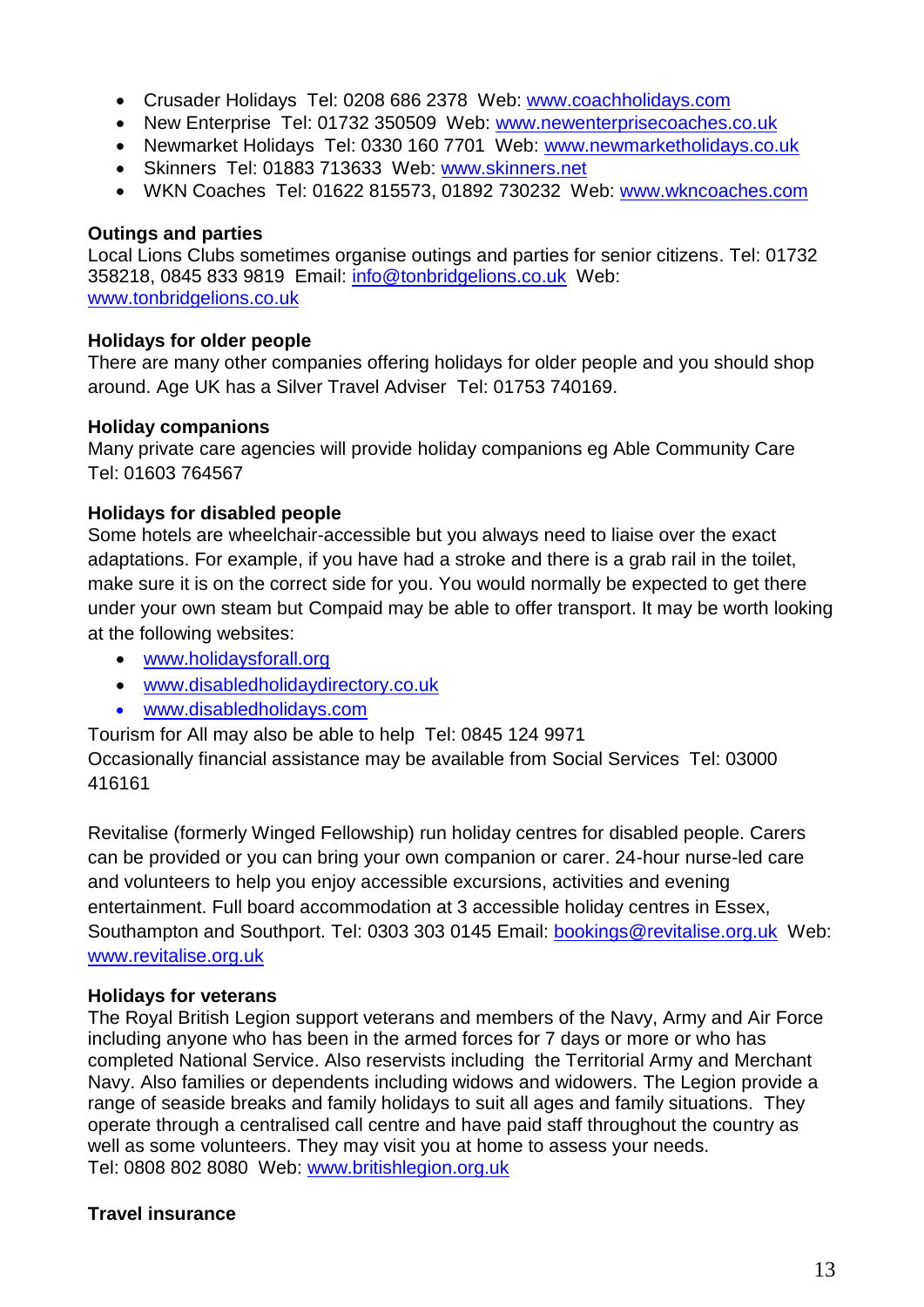- It is worth shopping around. Contact the Association of British Insurers for more information about buying insurance Tel: 020 7600 3333.
- Contact the British Insurance Brokers' Association to find an insurance broker in your area or if you are struggling to find a policy to meet your needs Tel: 0370 950 1790
- The Financial Conduct Authority can confirm whether a firm is authorised to sell insurance Tel: 0845 606 1234
- The Money & Pensions Service can give you more information about different types of insurance Tel: 0800 011 3797 Web: [www.moneyhelper.org.uk](http://www.moneyhelper.org.uk/)
- You may also wish to look at a price comparison website such as [www.moneysavingexpert.com](http://www.moneysavingexpert.com/)
- LRB Organise. Leanne Bradshaw may be able to help with getting quotes for travel insurance. Tel: 07854 693711. Web: [www.lrb-organise.co.uk](http://www.lrb-organise.co.uk/)

## <span id="page-13-0"></span>**Library services**

Tonbridge Library, 1 Avebury Avenue, Tonbridge TN9 1TG Tel: 03000 413131 Email: [tonbridgelibrary@kent.gov.uk](mailto:tonbridgelibrary@kent.gov.uk) Web: [www.kent.gov.uk/libs](http://www.kent.gov.uk/libs)

Kent Libraries have a range of resources available to make their services accessible to everyone, including:

- Home Library Service visiting housebound people and their carers
- Large Print books and Audiobooks (also known as Talking Books) for people who are blind or partially sighted; Audiobooks on CD or cassette can also be posted
- Reading Groups including ones for people who are visually-impaired
- Talktime Groups and Knit & Natter Groups (social get-togethers)
- Help tracing family history
- Induction loops (for people with hearing aids)
- Easy access books including Books Beyond Words for adults with learning disabilities and people who prefer pictures to words
- Overlays and other help for people with dyslexia
- Accessible software on computers
- Computers suitable for wheelchair users
- Books and online information about disabilities and mental health
- Reminiscence boxes and Pictures to Share books for people with dementia
- Touch a New World scheme to borrow iPads
- Wi-Fi access
- Pre-bookable computers

Other libraries at Borough Green, East Peckham, Hadlow, Hildenborough, Larkfield, North Tonbridge, Snodland and West Malling.

If you have a disability or mental health problem you also qualify for an exempt card with which you can enjoy a 6-week loan period for books, audiobooks and CDs; no overdue fines if you return items late; no charges for borrowing CDs; free computer use for 2 hours per day with accessibility software to support reading and writing; free black & white printing and photocopying (up to 20 pages).

## <span id="page-13-1"></span>**Campaigning for older people's rights**

Age UK produce publications on age discrimination and rights at work Tel: 0800 169 6565

#### <span id="page-13-2"></span>**Forums for older people**

TAMS (Tonbridge & Malling Seniors) campaign to represent the concerns of over-50s on a wide range of issues. Tel: 01732 876077 Email: [tams.forum@yahoo.com](mailto:tams.forum@yahoo.com)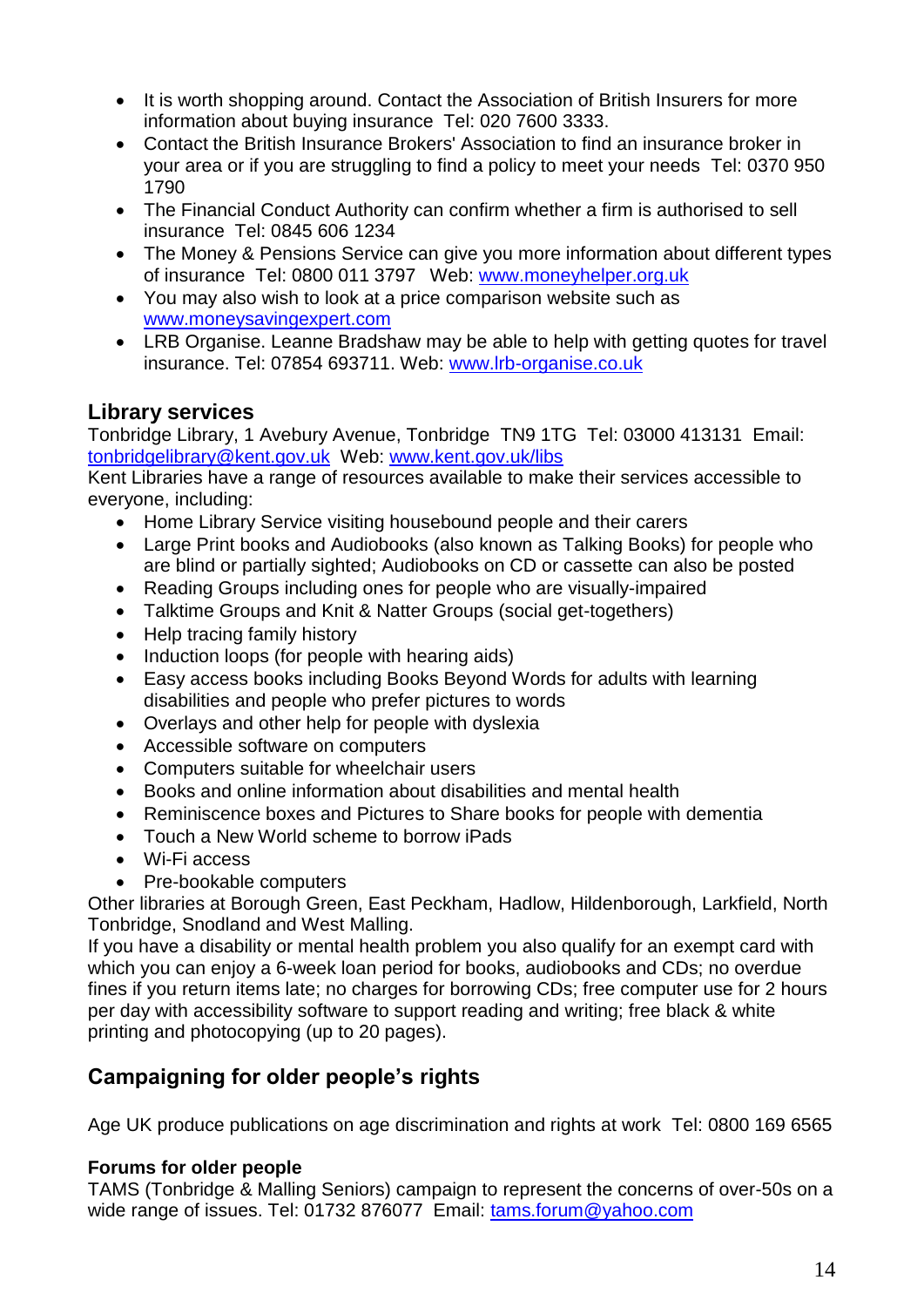## <span id="page-14-0"></span>**Computer tuition, technology and the Internet**

## **Age UK**

5 Bradford St, Tonbridge TN9 1DU Email: [tonbridge.office@ageuksevenoaksandtonbridge.org.uk](mailto:tonbridge.office@ageuksevenoaksandtonbridge.org.uk) Web: [www.ageuksevenoaksandtonbridge.org.uk](http://www.ageuksevenoaksandtonbridge.org.uk/)

- our volunteers offer one-to-one tuition at our office in Tonbridge on how to use laptops, iPads, digital cameras, smartphones etc
- they can show you how to use technology for email, internet, word processing, social networking sites etc
- they may be able to do home visits to help set up computers or broadband or troubleshoot if there are problems
- we also produce publications on avoiding scams, digital cameras, internet security, making surfing easier and setting up an email account Tel: 0800 169 6565

## **Ability Net**

Free IT support to help older people and people with disabilities to use technology. Volunteers can help with desktops, laptops, tablets and smartphones. Normally through home visits but when these are not possible, support is available by phone or online. Tel: 0800 048 7642 Email: [enquiries@abilitynet.org.uk](mailto:enquiries@abilitynet.org.uk) Web: [www.abilitynet.org.uk/at-home](http://www.abilitynet.org.uk/at-home)

## **CAS**

They offer free help to improve your computer skills by phone or video-conferencing. To make an appointment phone 07593 420380 or email [info@cas-community.org](mailto:info@cas-community.org)

## **Citizens' Advice**

Tonbridge Castle TN9 1BG Tel: 01732 373827 Email: [sarah.speller@nwkent.cab.org.uk](mailto:sarah.speller@nwkent.cab.org.uk)  Web: www.learnmyway.com

Help and support for people to do more online. Tuition sessions for 6-12 people. Ranging from using a mouse for the first time to finding jobs online or keeping in touch with friends and family. Laptops provided or bring your own

## **Compaid**

Unit 1, Eastlands, Maidstone Rd, Paddock Wood TN12 6BU Tel: 01892 832447 Computer skills training. Contact Val Sprott Tel: 07942 180885 Email: [assessment@compaid.org.uk](mailto:assessment@compaid.org.uk)

## **Computer shops**

Shops such as Sevenoaks Computers may be able to help you for a charge. 01732 466666 [www.sevenoakscomputers.com](http://www.sevenoakscomputers.com/)

## **Empowercare**

Volunteer Digital Ambassadors can show you how to:

- Do online shopping
- Make video calls to your family and friends
- Acess community services online such as libraries
- Learn new skills

It is completely free. Initially contact with your Digital Ambassador will be over the phone but they aim to roll it out in person as soon as they can. If you would like to sign up you can call them on 03000 422122 or email them at [empowercare@kent.gov.uk](mailto:empowercare@kent.gov.uk)

They can also loan you computers or smartphones free of charge for 3 months if you are over 65 or have a long-term health condition and are over 50.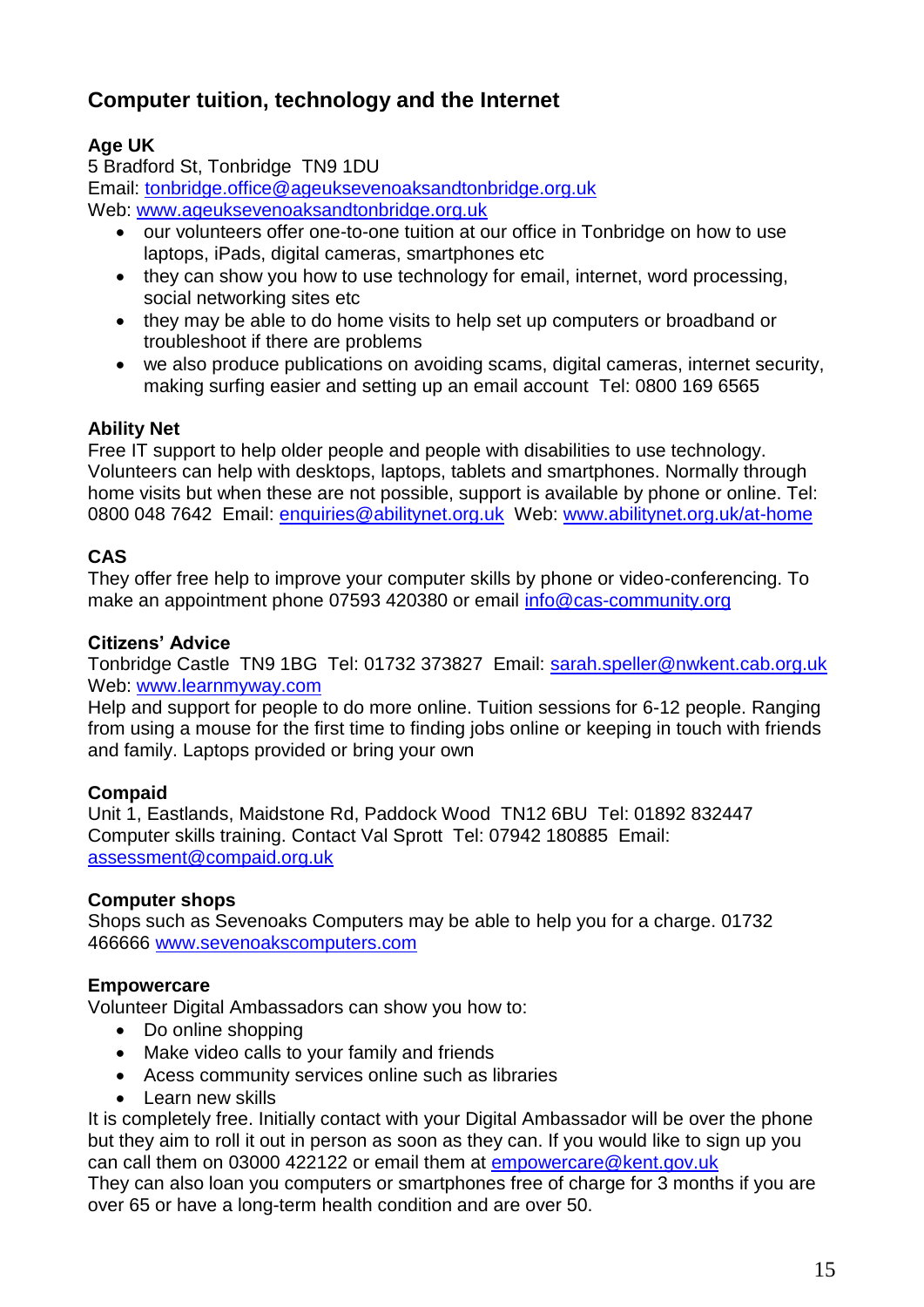## **KARA Videophone Service**

Free service to help vulnerable people who are at risk of social isolation to be able to have videophone calls with their friends and family. You will only be considered if you receive a Social Services care package and cannot use videophones. Contact Joanne Cunningham Tel: 03000 415286, 421901 Web: [https://www.kent.gov.uk/social-care-and-health/care](https://eur01.safelinks.protection.outlook.com/?url=https%3A%2F%2Fwww.kent.gov.uk%2Fsocial-care-and-health%2Fcare-and-support%2Fhelp-to-live-at-home%2Fkara-service&data=04%7C01%7Ckaraservice%40kent.gov.uk%7C383c9d4118d44576320208d891462704%7C3253a20dc7354bfea8b73e6ab37f5f90%7C0%7C0%7C637419077768551985%7CUnknown%7CTWFpbGZsb3d8eyJWIjoiMC4wLjAwMDAiLCJQIjoiV2luMzIiLCJBTiI6Ik1haWwiLCJXVCI6Mn0%3D%7C1000&sdata=omcUQIvhPXr3o90CMcvj2A7sVLiFBmqakfzhpUMIhQU%3D&reserved=0)[and-support/help-to-live-at-home/kara-service.](https://eur01.safelinks.protection.outlook.com/?url=https%3A%2F%2Fwww.kent.gov.uk%2Fsocial-care-and-health%2Fcare-and-support%2Fhelp-to-live-at-home%2Fkara-service&data=04%7C01%7Ckaraservice%40kent.gov.uk%7C383c9d4118d44576320208d891462704%7C3253a20dc7354bfea8b73e6ab37f5f90%7C0%7C0%7C637419077768551985%7CUnknown%7CTWFpbGZsb3d8eyJWIjoiMC4wLjAwMDAiLCJQIjoiV2luMzIiLCJBTiI6Ik1haWwiLCJXVCI6Mn0%3D%7C1000&sdata=omcUQIvhPXr3o90CMcvj2A7sVLiFBmqakfzhpUMIhQU%3D&reserved=0)

## **Kent Libraries Touch a New World**

You can borrow an iPad for up to 8 weeks and have weekly 1-hour sessions with a volunteer on how to use it. Contact Lindsay Prestage Tel: 03000 412271, 07841 315663

Computer courses are also offered by many other organisations including University of the Third Age

## <span id="page-15-0"></span>**Cheaper broadband and phone packages**

- Some companies offer social tariffs for people who are struggling to afford broadband or phone services.
- They are available to people who receive certain government benefits such as Pension Credit, Employment Support Allowance, Universal Credit, Jobseeker's Allowance or Income Support.
- The most well-known is BT Home Essentials but VirginMedia also offer an Essential package (but only for people on Universal Credit). Other lesser-known providers include Community Fibre, G Network, Hyperoptic and KCOM. Speeds and prices may vary.
- BT and KCOM also offer social tariffs just for landline phones for people who don't use the internet.
- A current list of social tariffs is available on the Ofcom regulator website at: [https://www.ofcom.org.uk/phones-telecoms-and-internet/advice-for](https://www.ofcom.org.uk/phones-telecoms-and-internet/advice-for-consumers/costs-and-billing/social-tariffs)[consumers/costs-and-billing/social-tariffs](https://www.ofcom.org.uk/phones-telecoms-and-internet/advice-for-consumers/costs-and-billing/social-tariffs)
- The Good Things Foundation may also be able to tell you if any companies are offering reduced rates for people on benefits. Web: [www.goodthingsfoundation.org](http://www.goodthingsfoundation.org/)
- In addition, other support might be available for people who are struggling to pay phone or broadband bills. You should ask your provider if they can help.

# <span id="page-15-1"></span>**Scams**

## <span id="page-15-2"></span>**Avoiding scams**

If someone you don't know offers help, you don't have to accept it if you think it might not be genuine. Many of these scams claim to be from organisations you know and trust. If someone claims to be from a recognised organisation, don't be afraid to ask for proof and never hand over money to someone you don't know.

- If an offer seems too good to be true, it probably is a scam.
- Don't feel pressurised to make a decision. Take your time and seek advice.
- Keep your personal details safe. Always make sure the person you are talking to is genuine and from a legitimate company.
- Talk to someone you trust if you're suspicious.

## <span id="page-15-3"></span>**Spotting scams**

Scams could reach you by post, phone, email, text, when you are using the internet or on social media. They will look and sound genuine and usually claim to be from a reputable company, service provider, bank, the police or a government service such as HMRC. They could even be someone asking for help. They will ask you to click a link, call a high-rate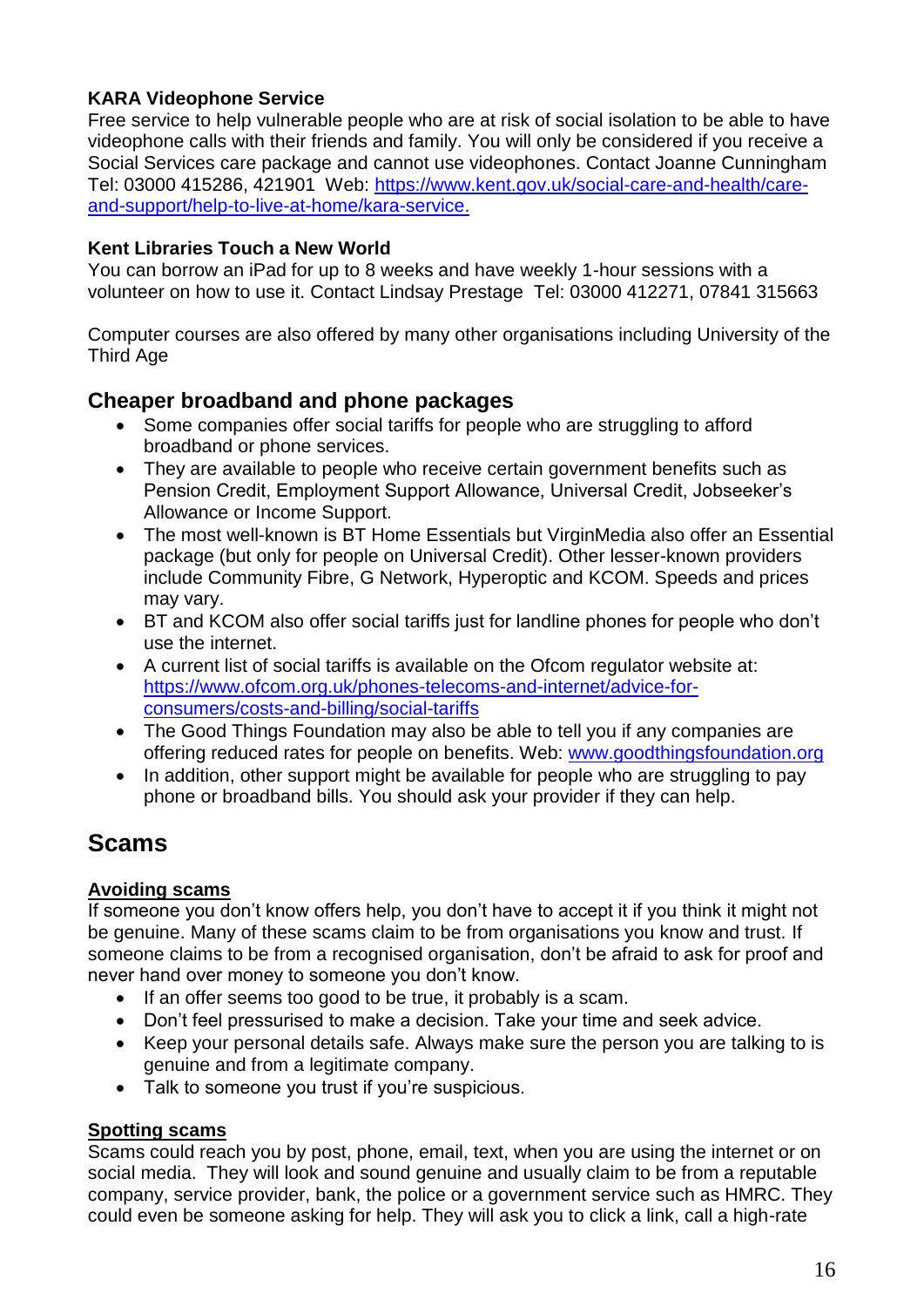telephone number or encourage you to hand over personal information, bank details, bank cards or even cash. Don't do it.

- Pressure to respond quickly (eg "Limited Offer. Respond Now. Don't Delay").
- You may be encouraged to keep communication secret from family and friends.
- You may be told to send money abroad or move your money into someone else's bank account.

Use the **ABC** of scam awareness:

- **A-** Never **assume** a caller, email or text is genuine
- **B-** Never **believe** a caller, email or text is genuine.
- **C-** Always **confirm** by contacting a trusted number, family member, friend, your bank's fraud department or the police to check if it's genuine.

**Stop** – Take a moment to stop and think before parting with your money or information. **Challenge** – Could it be fake? It's ok to reject, refuse or ignore any requests. Only criminals will try to rush or panic you.

**Protect** – Contact your bank immediately if you think you've fallen for a scam and report it to Action Fraud.

- Be cautious and listen to your instincts. Don't be afraid to hang up, bin it, delete it or shut the door.
- Take your time; don't be rushed.
- Say no to ALL doorstep sales and requests for money, even if they claim to be from a charity. If possible, stay safe and don't even open your door. You do not have to open your door to anyone you don't know and aren't expecting.
- If you are online, be aware of fake news and use trusted sources such as gov.uk or NHS.uk websites. Make sure you type the addresses in and don't click on links in emails
- Only purchase goods from legitimate retailers and take a moment to think before parting with money or personal information. Only use reputable websites that you know and trust, make sure you see a padlock symbol when making a purchase, and where possible use a credit card which has insurance for online payments.
- Know who you're dealing with if you need help, talk to someone you know.
- Protect your financial information, especially from people you don't know. Never give your bank card or PIN to anyone. No one from the police or your bank will contact you and ask you to provide your PIN and bank card – or ask you to withdraw and hand over cash.
- Never respond to unexpected emails or text messages, click on links or attachments, or provide bank details or personal information – no matter how tempting or convincing the message may seem.
- Always install the latest software and app updates to protect your device.

## <span id="page-16-0"></span>**Raising your awareness of scams**

- You can ask for booklets to read from Age UK Tel: 0800 169 6565 and Action Fraud Tel: 0300 123 2040 Web: [www.actionfraud.police.uk](http://www.actionfraud.police.uk/)
- You can download a booklet to read from the Police at: [www.met.police.uk/SysSiteAssets/media/downloads/central/advice/fraud/met/the](http://www.met.police.uk/SysSiteAssets/media/downloads/central/advice/fraud/met/the-little-book-of-big-scams.pdf)[little-book-of-big-scams.pdf](http://www.met.police.uk/SysSiteAssets/media/downloads/central/advice/fraud/met/the-little-book-of-big-scams.pdf)
- You can look at this website which was created by the family of a scam victim: [www.thinkjessica.com](http://www.thinkjessica.com/)
- You can also look at these websites:
	- o Take Five: [www.takefive-stopfraud.org.uk/advice/general-advice](http://www.takefive-stopfraud.org.uk/advice/general-advice)
	- o CIFAS: [www.cifas.org.uk](http://www.cifas.org.uk/)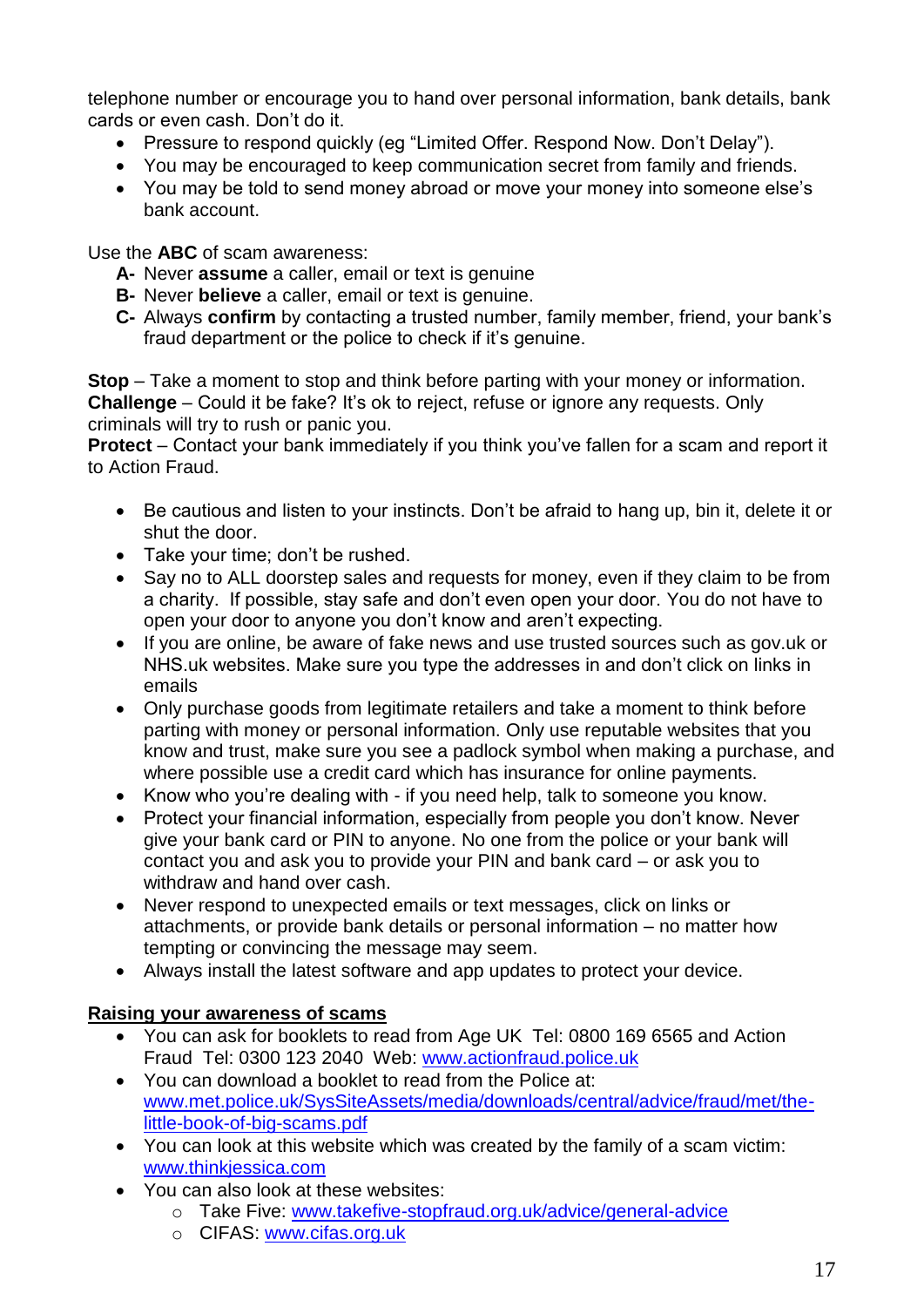• You can watch a video on how to spot scams at [www.friendsagainstscams.org.uk/elearning](http://www.friendsagainstscams.org.uk/elearning)

## <span id="page-17-0"></span>**What to do if you have been scammed**

- If you are in immediate danger or you ask them to leave and they don't, contact the police on 999.
- Anyone can be a scam victim. If you've been scammed, always report it.
- If you have given bank details or someone has used your card then inform your bank immediately, preferably by going into a branch or phoning 159. If phoning, be careful that you are ringing a legitimate number and if you have been scammed by phone wait at least 5 minutes to be sure that the scammers are not still on the phoneline. Ask for a statement of recent activity on your account. Ask for monthly statements in future so you can keep an eye on your account.
- Usually the bank will have a team of investigators who look into it for you. They will check your account for suspicious activity and take whatever action is required. They will stop any unauthorised withdrawals and may be able to refund any that have already been made
- If you claim the use of your debit/credit card was not authorised by you, it is for your bank to prove otherwise. If the card provider will not give you your money back, report them to the Citizens' Advice Consumer Service. Tel: 0808 223 1133.
- You should inform the police on non-emergency number 101 or by going into a police office. Ask them for a crime reference number. You can ask them to send a Police Community Support Officer to visit you to try to help you avoid being scammed in future
- You should report it to Action Fraud who offer advice, guidance and support. You should keep a copy of any scam letters as they may also be able to prevent other people being scammed Tel: 0300 123 2040 Web: [www.actionfraud.org.uk](http://www.actionfraud.org.uk/)
- You can also report fraudsters to CrimeStoppers on 0800 555111 www.crimestoppers-uk
- If your National Insurance number has been used fraudulently then you should report it to HMRC on 0300 200 3500. They will decide whether they need to issue you with a new number
- You can get additional peace of mind by phoning the CIFAS Fraud Prevention service on 0330 100 0180. They will help you to protect your identity for 2 years but will charge £20 for this service
- If you know the phone number of the scammer ask your phone provider to block their number so they can't ring you again
- If you're not sure whether a scheme or offer is legal or legitimate contact the Citizens' Advice Consumer Service on 0808 223 1133.
- You may also find useful information on this website which was created by the family of a scam victim: www.thinkjessica.com

## <span id="page-17-1"></span>**Telephone scams**

- Common phone scams include investment, pension or computer support scams.
- The person calling is often extremely professional and may pretend to be from a trusted organisation such as your bank, the police or another company you recognise.
- The caller may have some of your information to make them seem genuine.
- Phone calls may come from unknown or foreign phone numbers.

## <span id="page-17-2"></span>**What should you do if you get a nuisance or scam call?**

 **Stop**. Taking a moment to stop and think before parting with your money or information could keep you safe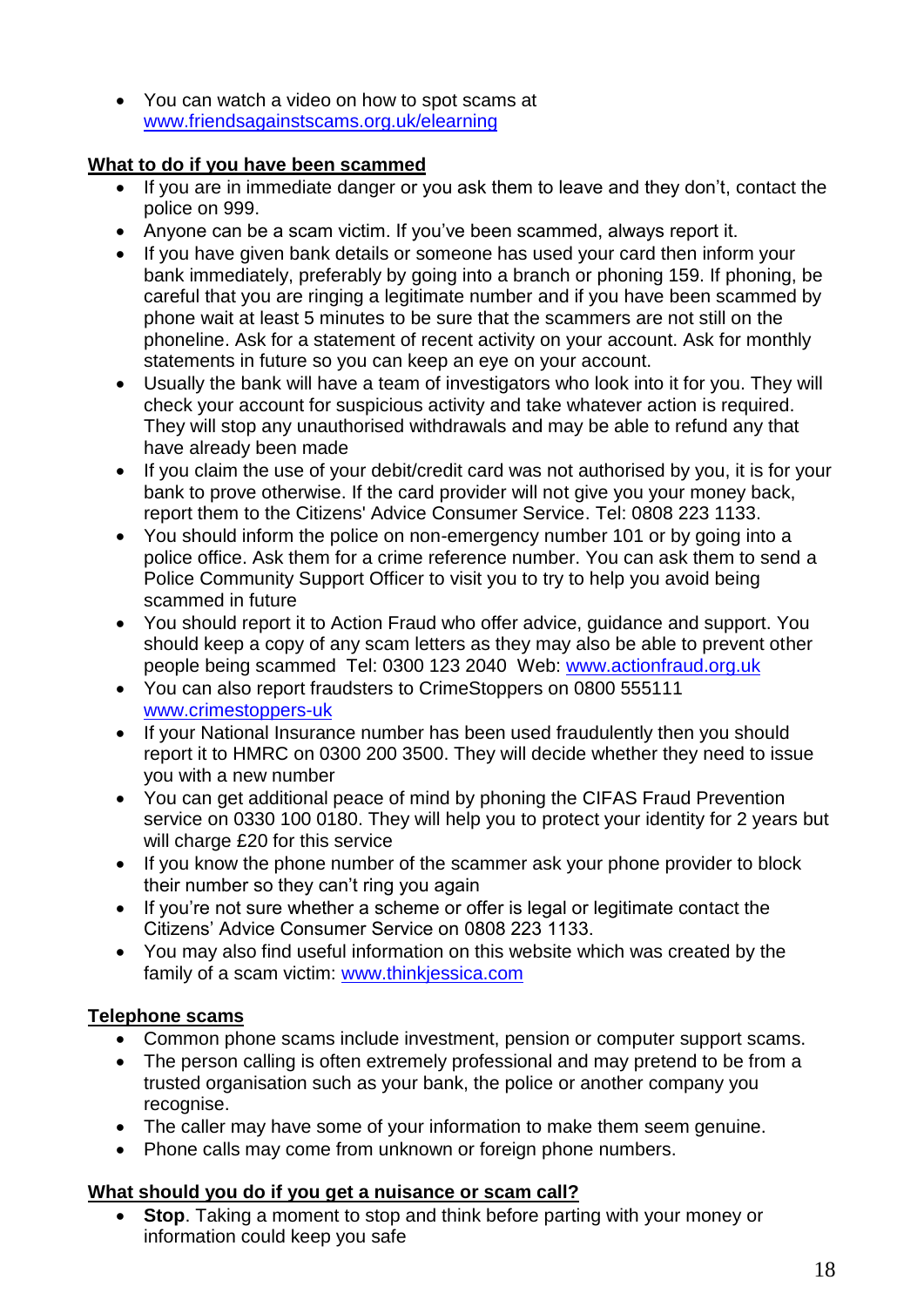- **Challenge**. Could it be fake? It's OK to reject, refuse or ignore any requests. Only criminals will try to rush or panic you
- **Protect**. Contact your bank immediately if you think you've fallen for a scam and report it to Action Fraud on 0300 123 2040

## <span id="page-18-0"></span>**What are nuisance calls?**

- Nuisance or "cold calls" or unsolicited sales calls are phone calls from companies trying to sell you something, even though they have had no business with you previously. These calls aren't usually illegal and don't necessarily count as a scam although they can be annoying, frustrating and even frightening
- Common nuisance calls ask about a car accident you've supposedly had claiming you may be entitled to compensation, while others may involve trying to sell you a warranty for home appliances or your boiler. However these calls can cover a wide range of things
- For more information see advice from Ofcom on nuisance calls: [https://www.ofcom.org.uk/phones-telecoms-and-internet/advice-for](https://www.ofcom.org.uk/phones-telecoms-and-internet/advice-for-consumers/problems/tackling-nuisance-calls-and-messages)[consumers/problems/tackling-nuisance-calls-and-messages](https://www.ofcom.org.uk/phones-telecoms-and-internet/advice-for-consumers/problems/tackling-nuisance-calls-and-messages)

## <span id="page-18-1"></span>**Reducing nuisance calls**

- Register free with the Telephone Preference Service, 70 Margaret St, London W1W 8SS Tel: 0845 070 0707 Web: [www.tpsonline.org.uk](http://www.tpsonline.org.uk/) It should reduce the number of nuisance calls you receive but may not stop them completely or block scammers. It is a legal requirement that organisations such as charities or political parties do not phone people registered with the TPS unless they have your consent. To register your mobile phone, text "TPS" and your email address to 85095. Beware of scams trying to charge you to register with the TPS
- You can also update your phone to have a Caller ID function so your handset can display the number of anyone contacting you. This works on both mobiles and landlines. If you have a mobile, you can use the settings on the phone to block unwanted numbers
- Talk to your home phone provider to see what other privacy services and callblocking services are available (see below)
- There are call-blocking products you can buy which will help reduce the number of unwanted calls (see below).

## <span id="page-18-2"></span>**What are scam calls?**

- All scams are fraud. Phone scams are a way for criminals to con people out of money. The most common ones involve unpaid bills, investments, computer viruses, banks, lotteries and competitions
- **Bank scam calls** often claim to be from your bank telling you there's a problem with your card or account and asking you to transfer money to a "safe account". **Your bank would never ask you to do this**
- **Courier fraud**. This is where fraudsters may phone you, pretending to be a police officer or bank official, and try to persuade you to hand over money to a "courier" on the pretext of assisting an investigation into corruption. However, police and banks will never ask for money to be handed or transferred to them nor will they ask for passwords and pin numbers
- **Computer scam calls** often claim to be from a well-known IT firm, such as Microsoft. They'll tell you that your computer has a virus and will say you have to pay to have it "fixed" or ask you to download software that actually contains a virus. **Legitimate IT companies don't contact customers this way**
- Criminals have the technology to mimic an official telephone number, so it comes up on your Caller ID display (if you have one on your phone). This can trick you into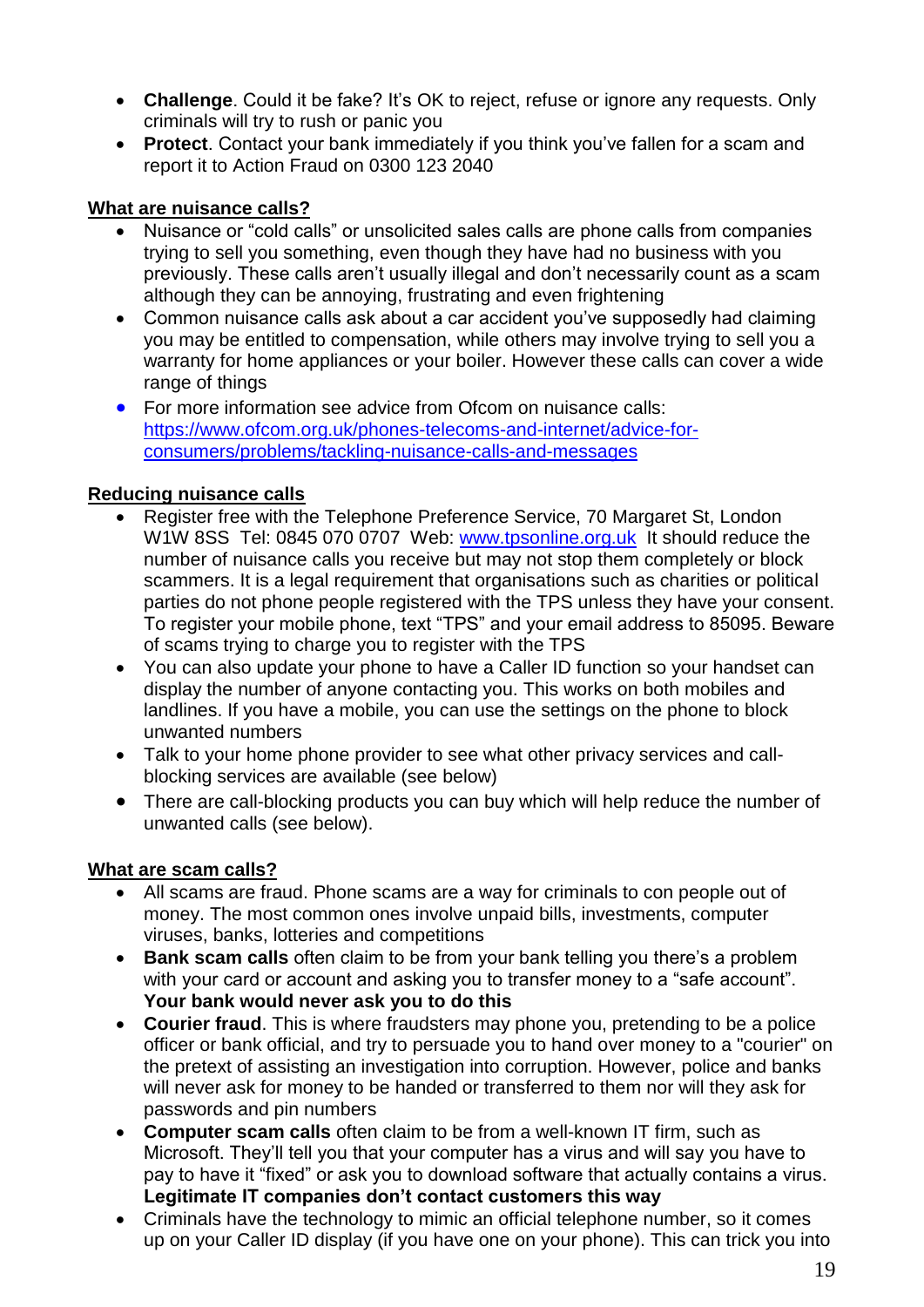thinking the caller is really from a legitimate organisation, such as a bank or utility company. If you're in any doubt, just hang up. Do not agree to hand over any money. It is better not to say anything but if you feel that you have to say something, say that you need to seek advice from your family or friends. Hang up and wait at least 5 minutes to be sure that the scammers are not still on the phoneline. Then phone somebody you trust. You can also phone your bank directly to see if it was genuine using the number on your bank card (not a number you are given in case it is fraudulent).

 You can get a leaflet called "Keep Calm and Hang Up" on how to recognise scam phone calls from TrueCall Tel: 0800 033 6339. You can avoid these scams by stopping scam calls.

## <span id="page-19-0"></span>**Reducing scam calls**

The majority of landline providers offer free services to help reduce unwanted calls. Talk to your phone company to see what help you can get. Here are some schemes that we know of:

- **BT Call Protect**. If you have a landline with BT you can set this up **free-of-charge**. It works in three simple ways:
	- $\circ$  BT Blacklist automatically diverts known nuisance callers to junk voicemail
	- o Personal blacklist lets you choose specific numbers to divert
	- $\circ$  You can also block numbers by category like international, withheld or unrecognised.

Once it's set up, you can add numbers to your blacklist by calling 1572 from your home phone immediately after you have hung up from a nuisance call. To set it up phone BT on 0800 100400

- **Sky Talk Shield**. Call screening service for your home phone. You can choose to answer the calls you want and block the ones you don't. It is **free** for Sky Broadband and Sky Talk customers
- **Virgin Media** offer **free** services such as caller display, the option to withhold your number when making a call and anonymous caller rejection.
- **TalkTalk CallSafe** allows you to approve, block or screen calls before you answer. The service is **free** and can be activated by dialling 1472 from your TalkTalk landline

## <span id="page-19-1"></span>**Stopping scam calls**

There are other schemes that can stop more scam calls but you have to pay for the peaceof-mind. A call blocker is a small device that plugs into your phone and allows you to block calls from unwanted numbers. You can find out more about call blockers by emailing [friendsagainstscams@surreycc.gov.uk](mailto:friendsagainstscams@surreycc.gov.uk) or contacting the Trading Standards Team at Kent County Council.

- If you have a landline, there are various call blockers which might help. One scheme is **TrueCall**:
	- $\circ$  It promises to screen out 95% of nuisance calls. When someone calls it checks their number. If it is a trusted caller such as friends, family or invited callers then the phone rings as normal. However it intercepts all other callers and plays them a message. This either asks them to hang up if they are a cold caller (you can listen to this by ringing 0333 011 5567) or can block unrecognised callers completely asking them to phone a family member or carer if it is important (you can listen to this by ringing 0333 011 5870).
	- o You can buy it from TrueCall. It costs £120 with no monthly fee after that or you can rent it. Tel: 0800 033 6330 Email: info@truecall.co.uk Web: [www.truecall.co.uk](http://www.truecall.co.uk/)
	- o They will send it directly to you or may be able to install it for you. You plug it into your landline. Just like TV sets it is straightforward to install but needs a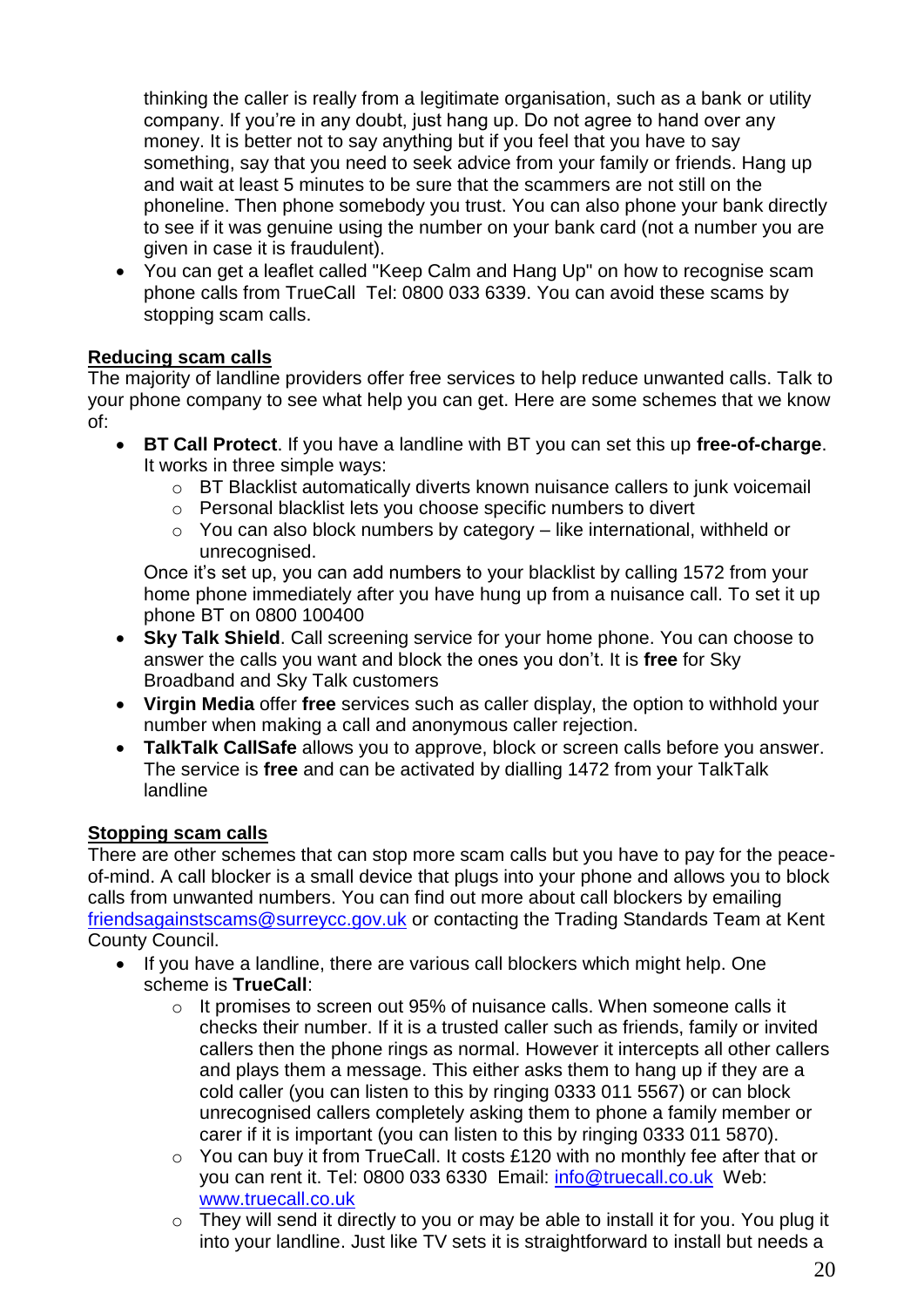little set-up. Full instructions are provided and you can call TrueCall on 0800 033 6339 for assistance if you need it.

 If you have a mobile, there are other call blockers which might help. For example, **Fuss Free Phones** work on the O2 network. With this scheme, old-style operators screen calls. You (or your family) give the operator a list of numbers of friends, relatives and organisations that are likely to call you. The operator only puts calls through if the caller is on this "trusted callers list". If the operator is unsure they will check with your family or friends. If you want to make a call, you simply pick up the receiver, press a button and ask the operator to put them through. It costs £80 for a special handset which looks like an ordinary phone but has large keys then it costs £20 per month.

## <span id="page-20-0"></span>**Fraudulent text messages**

Look carefully at any text messages. If it says something that makes you panic (eg "this request was created from an unrecognised device") then it may be a scam. If it goes on to suggest a way to solve the problem (eg "cancel this request by") then it may take you to a website that looks convincing but is fake. Do not enter your details. You can report suspected scam text messages to your mobile network provider by forwarding them to 7726. If you think you have been scammed, contact your bank immediately.

## <span id="page-20-1"></span>**Stopping yourself from making premium rate phone calls**

It can be distressing and expensive for a person if they make repeated phone calls to certain numbers, especially premium rate ones. BT can set up Network Controlled Calling which allows dialling only 10 numbers such as friends, family, GP etc but blocks others. Tel: 0800 919591 Web:

[www.bt.com/includingyou/redesign2012/assets/downloads/NetworkControlledCalling.pdf](http://www.bt.com/includingyou/redesign2012/assets/downloads/NetworkControlledCalling.pdf)

## <span id="page-20-2"></span>**Simple mobile phones**

- You can reduce making and receiving calls by switching to a simple mobile phone
- Some organisations offer easy-to-use mobiles. These mobiles have simple push buttons (between 2 and 12 buttons for known people and emergency contacts only). The buttons can be personalised with photos and calls can be made by pressing on the name or photo. One example is OwnFone on 0330 041 7263
- However you should shop around. The Disability Living Foundation can give you more information on choosing products for older and disabled people. Tel: 0300 999 0004.
- You can get a factsheet on telephones by ringing Age UK on 0800 169 6565.

## <span id="page-20-3"></span>**Postal scams**

- Common types of postal scams include fake lotteries and prize draws, offers of investments, inheritance windfalls, health cures and clairvoyant letters.
- Too good to be true offers such as guaranteed lottery winnings.
- You may be asked for money to claim a prize or access your own winnings.

## <span id="page-20-4"></span>**Reducing junk mail**

Junk mail is untargeted advertising material usually addressed to The Home Owner or The Occupier instead of to an individual. To reduce unsolicited mail such as free newspapers and magazines, catalogues, advertising brochures, money-off coupons and product samples:

 **letterbox stickers**. Put a sign on your door to say "no junk mail", "no commercial leaflets" and/or "no free newspapers" or get a sticker from this website: www.stopjunkmail.org.uk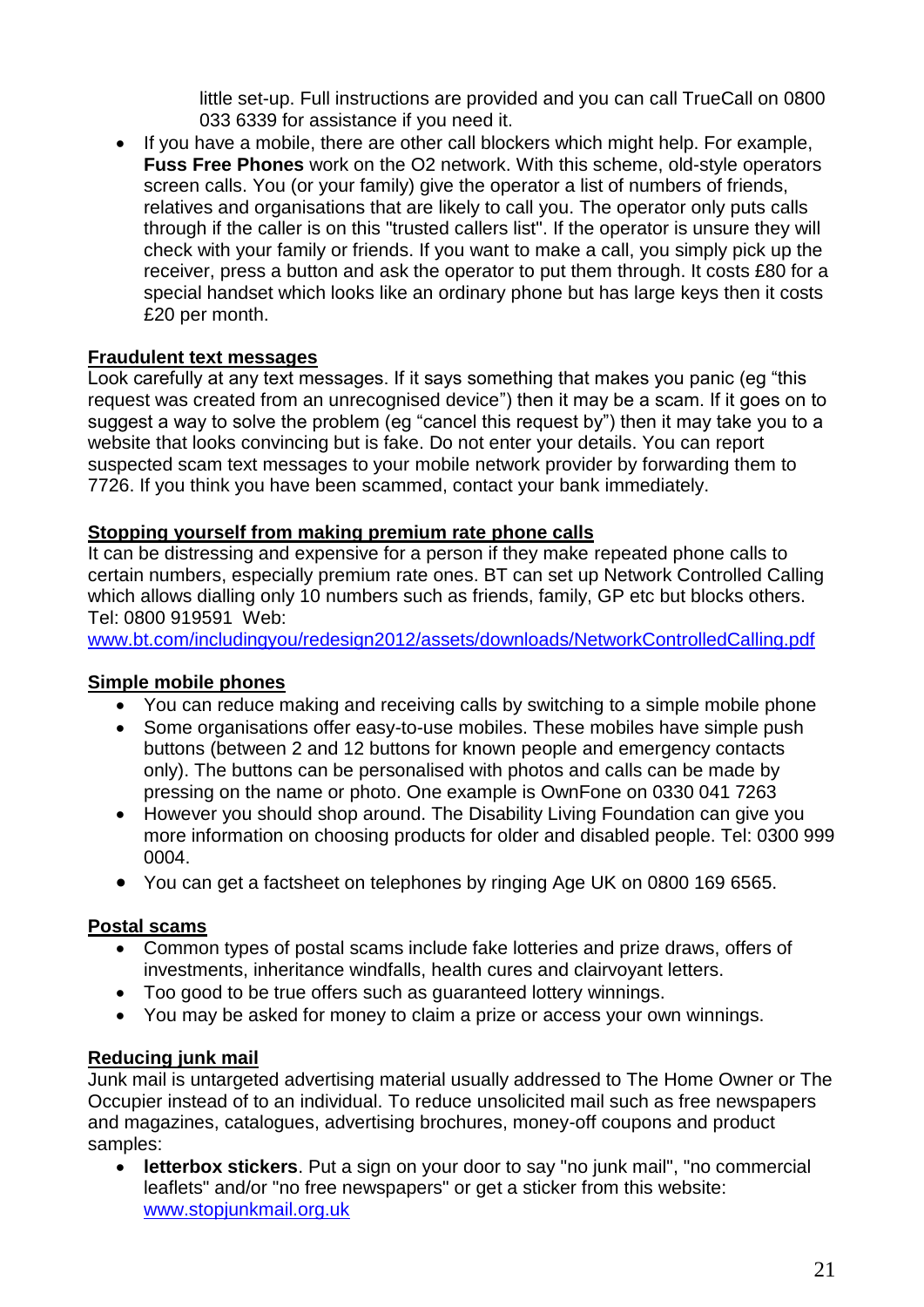- **contact Royal Mail**. They will stop any unaddressed junk mail, leaflets and brochures that they deliver within about 6 weeks. Freepost Royal Mail Customer Services Tel: 0345 266 0858, 0345 774 0740 Email: optout@royalmail.com Web: www.royalmail.com
- **register free with the Direct Marketing Association**. This will reduce any unaddressed junk mail delivered by other people within about 3 months. 70 Margaret St, London W1W 8SS Tel: 020 7291 3300 Email: yourchoice@dma.org.uk Web: www.dma.org.uk
- **register free with the Mailing Preference Service**. This will stop advertising material addressed to you personally within about 4 months by removing your details from lists used by the advertising industry. Contact them at 70 Margaret St, London W1W 8SS Tel: 020 7291 3310 Email: mps@dma.org.uk Web: [www.mpsonline.org.uk](http://www.mpsonline.org.uk/)
- **register free with the Fundraising Preference Service**. This will stop marketing mail from any registered charity that you request within about a month. Tel: 0300 303 3517 Web: www.fundraisingpreference.org.uk
- **contact your Electoral Registration Office**. You can ask your local council to take your details off the "open register" if they are on there; it is a list of people and addresses that can be bought and used for sending junk mail. Web: www.gov.uk/get-on-electoral-register
- **contact the sender directly**. If you want to stop getting mail from a particular sender tell them to "please stop processing my personal data for direct marketing purposes in according with Article 21 of the General Data Protection Regulations". Include your full name, address and the date and give them a reasonable date to stop sending you mail eg a month
- **return to sender**. If the junk mail has a return address on the envelope, write "unsolicited mail, return to sender" and post it back free-of-charge to let them know
- **avoid junk mail in future**. Look out for tick boxes on forms you fill in which give permission to organisations or third parties to contact you. If you give your contact details over the phone make sure you tell them not to send you marketing mail or give your details to anyone else.

## <span id="page-21-0"></span>**Reducing scam mail**

Scam mail may be targeted and addressed to you. One way to reduce scam mail is to register as a Scam Marshal.

- You will be sent a Freepost Mailbag every month to send any scam post that you have received to National Trading Standards who will use it to investigate scams. In return you will be sent a monthly newsletter about scams and how to protect yourself.
- Scammers are less likely to continue sending you scam post if you don't respond to them but send it to Trading Standards instead.
- It may help you to take back control and make you less likely to fall victim as you will be more aware of whether something is a scam.
- There is also an opportunity to become a "pen pal" if you are feeling lonely.
- You can register at: [www.friendsagainstscams.org.uk](http://www.friendsagainstscams.org.uk/)
- Alternatively you can just send unwanted mail to National Trading Standards Scams Team, Freepost Mail Marshals.

## <span id="page-21-1"></span>**Fake parcel delivery cards**

If you receive a card posted through your door suggesting that someone was unable to deliver a parcel to you and you think it is fake then phone Royal Mail Fraud on 020 7239 6655.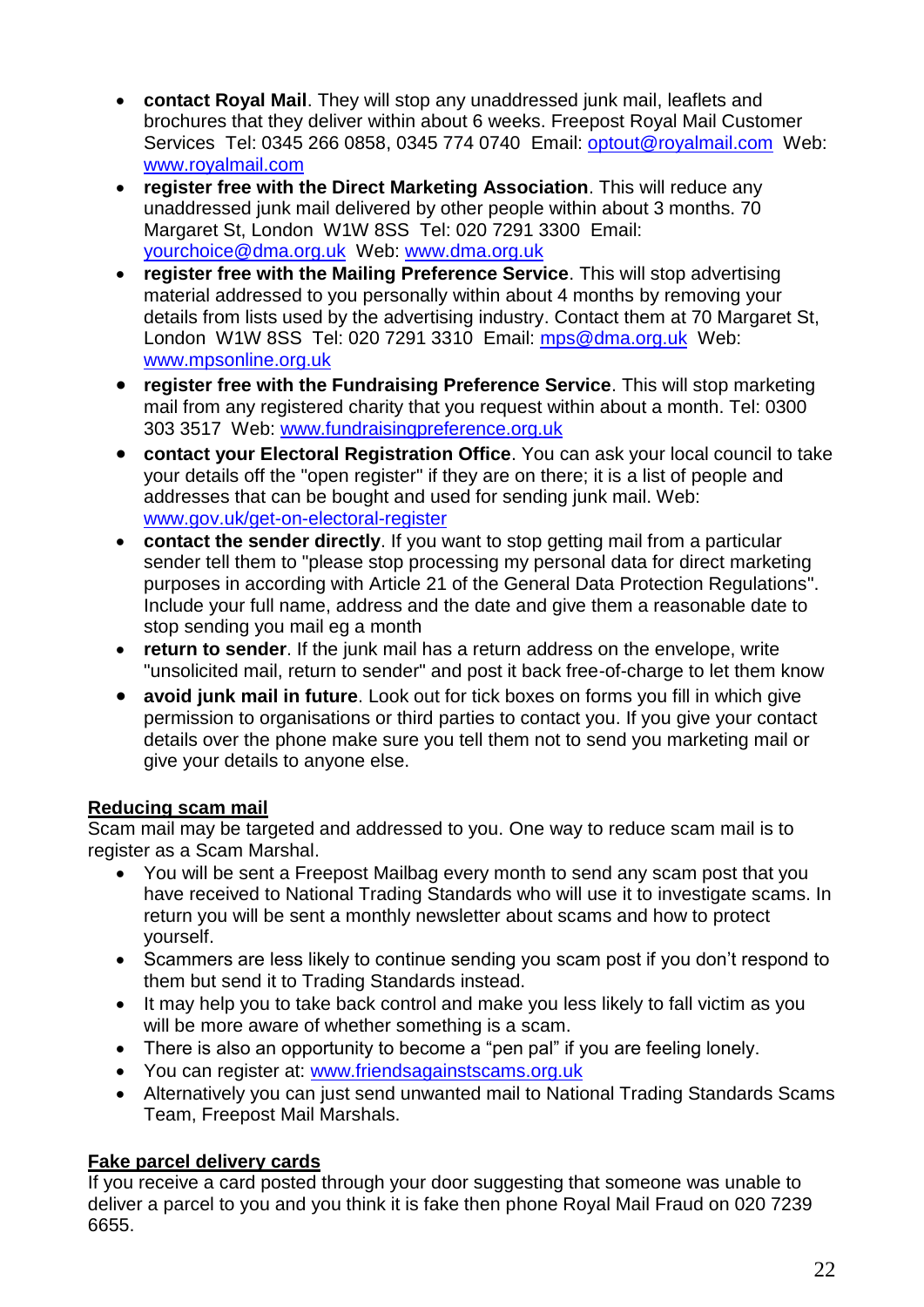#### <span id="page-22-0"></span>**Internet scams**

- An email may be designed to appear to be from your bank or other company in order to trick you into revealing personal details.
- You may be asked to click on a link which takes you to a fake website where you will be prompted to enter your details.
- Be online savvy. If you're unsure, don't open links or attachments in emails.

#### <span id="page-22-1"></span>**Staying safe online**

Independent Age produce Scamwise which gives tips on staying safe online. You can get it from 6 Avonmore Rd, London W14 8RL Tel: 0800 319 6789, 020 7605 4200 Email: [advice@independentage.org](mailto:advice@independentage.org) Web: [www.independentage.org](http://www.independentage.org/)

#### <span id="page-22-2"></span>**Stopping compulsive shopping**

Some people are prone to buying items online at night or at times when feeling low or lonely. They may not really want it but often struggle to send it back causing financial difficulties. Money & Mental Health is a charity which has developed a digital tool called "Shopper Stopper". It is free to download and allows users (or their families) to "close" online shops during the periods of time they find hard to resist buying things. More info at: [www.moneyandmentalhealth.org/the-shopper-stopper](http://www.moneyandmentalhealth.org/the-shopper-stopper)

#### <span id="page-22-3"></span>**Doorstep scams**

- Criminals pose as legitimate business people selling goods or services that are faulty, unnecessary, overpriced, poor quality or non-existent.
- Say "No" to unwanted, uninvited callers.

## <span id="page-22-4"></span>**Cowboy traders**

Citizens' Advice Consumer Service can support vulnerable people who are losing money to cowboy traders or other scams Tel: 0808 223 1133.

#### <span id="page-22-5"></span>**Checking ID of doorstep callers**

Cold calling doorstep traders may offer services like roofing, block paving, guttering, paving and gardening. It is never a good idea to use a trader who just cold calls. If you're not sure, don't open the door. To protect yourself:

- never disclose security details
- don't assume everyone is genuine
- don't be rushed
- listen to your instincts
- stay in control

A genuine caller will be happy for you to check they are genuine. Check callers' authenticity, especially if:

- You are not expecting the caller.
- The visit was arranged on the back of a cold telephone call or a leaflet through the front door etc.

If they claim to be from a well-known company, call that company using a number you know to be correct to confirm that person's credentials. Even when you have made an appointment for a tradesperson, make sure you don't let anyone else in who turns up on the same day.

- If you are being threatened or feel intimidated, phone the Police on 999
- If you are worried that a doorstep crime is in progress, phone the Police on 101
- If you have been a victim, phone Citizens Advice on 0808 223 1133

#### <span id="page-22-6"></span>**Have something planned to say to turn cold callers away**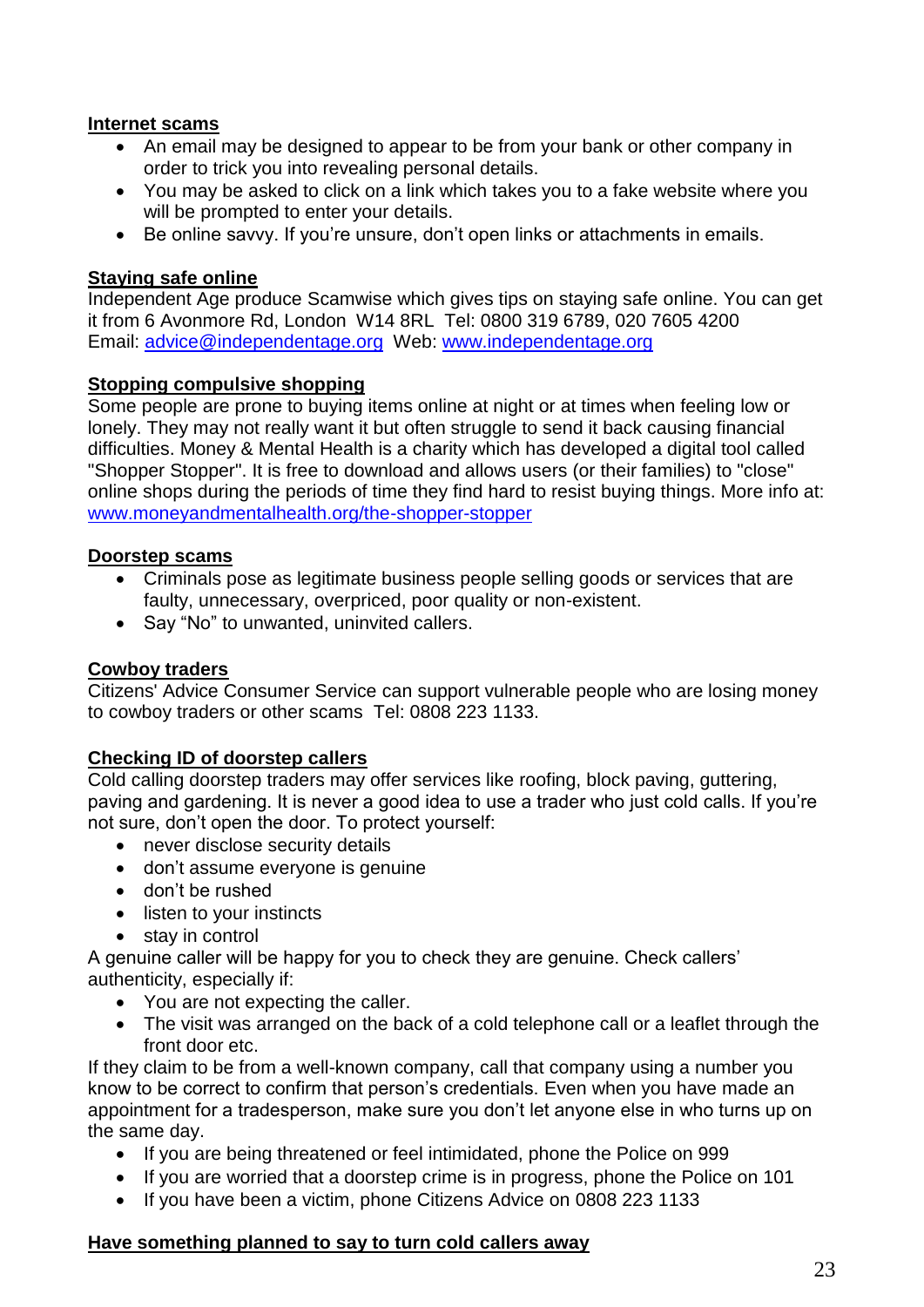It's OK to say no. Politely ask the trader to leave and state that you don't deal with cold callers. Even if you choose not to answer the door or phone to a stranger, you may sometimes break your own rules. For example, you could be expecting a visitor or you could have just woken up from a snooze and been a bit disorientated or you could be outside gardening or you could be bringing in shopping. Then before you know it, the cold caller has started a pleasant conversation with you making it hard for you to turn them away. If you are outside your home, the best thing is to simply say "I never buy from cold callers" as then hopefully the cold caller will not return. It's also a good idea to have something planned to say to turn callers away. For example: "I rent from my son; he looks after everything".

## <span id="page-23-0"></span>**No Cold Caller signs and No Doorstep Callers stickers**

These stickers help but are not foolproof. You can download and print these out from the internet (including religious groups and charities if you wish) or from the Money Saving Expert website. Web: [www.moneysavingexpert.com/phones/no-more-junk#freesign](http://www.moneysavingexpert.com/phones/no-more-junk#freesign) You can also get them from Friends Against Scams Email:

[friendsagainstscams@surreycc.gov.uk](mailto:friendsagainstscams@surreycc.gov.uk) Or you may be able to get them from your local police station, Action Fraud [www.actionfraud.police.uk,](http://www.actionfraud.police.uk/) Citizens' Advice on 0808 223 1133 [www.citizensadvice.org.uk](http://www.citizensadvice.org.uk/)

#### <span id="page-23-1"></span>**Video doorbells**

Consider installing a video doorbell. These can start at around £50 and will put doorstep callers off ringing your doorbell.

#### <span id="page-23-2"></span>**Bogus Caller Alarms**

These are available from Welbeing Tel: 01323 644422 Web: [www.welbeing.org.uk](http://www.welbeing.org.uk/)

#### <span id="page-23-3"></span>**Home security**

Cold callers can sometimes be considering a distraction burglary. So if you do answer your front door, you need to remember to keep other doors and windows locked. You can alsio ask a Police Community Support Officer to pop round to advise you on home security if you are vulnerable to scams. Ring West Kent Police on 101.

#### <span id="page-23-4"></span>**Pension scams**

Scam tactics include:

- Being contacted out of the blue
- Promises of high or quaranteed returns
- Offers of free pension reviews
- Access to your pension before age 55
- Pressure to act quickly

If someone claims to be a pensions adviser check who you are dealing with. Legitimate free advice on pensions is available from the Money & Pensions Service on 0800 011 3797. If you're in the middle of a pension transfer and start to suspect a scam, contact your pension provider immediately. Also report it to the Financial Conduct Authority on 0800 111 6768.

#### <span id="page-23-5"></span>**Lifebook**

This enables you to record all sorts of useful details which could be invaluable to a family member or a friend if they need to locate important information about you in an emergency. You simply follow the step-by-step instructions to fill in the various sections with your details, contacts and locations of important documents. The life contacts section deals with recording details of your insurance policies, banks, credit cards and other financial arrangements. The LifeBook is available in both a booklet and computer versions. More information from Age UK Tel: 0345 685 1061 Web: [www.ageuk.org.uk/lifebook](http://www.ageuk.org.uk/lifebook)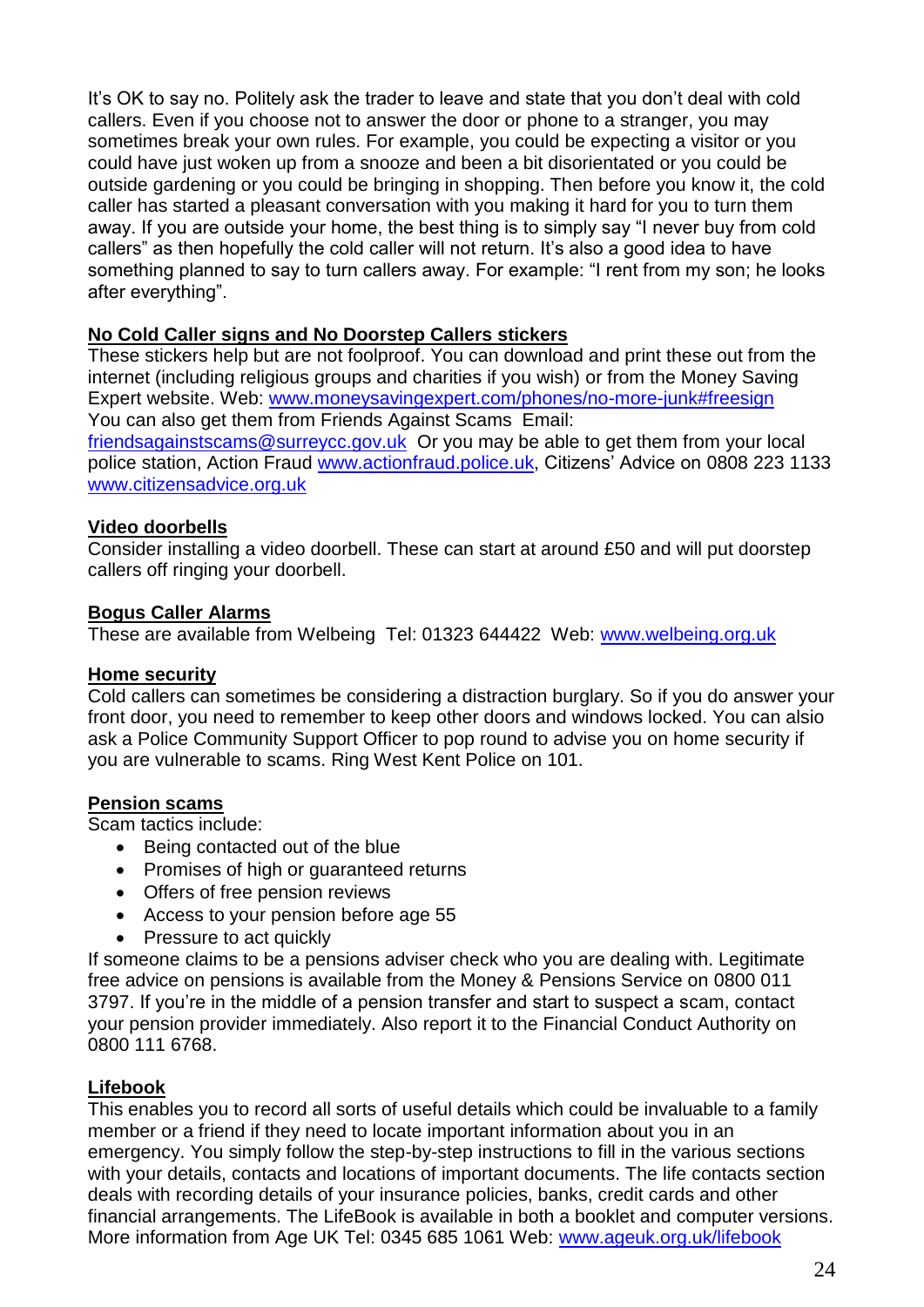#### <span id="page-24-0"></span>**Vulnerability Registration Service**

The Vulnerability Registration Service allows vulnerable people a single place to register your status, helping you avoid repeating the same difficult conversations every time you engage with organisations. You can register yourself or ask an organisation to register for you. It covers financial services, local authorities, housing associations, insurance, banking, credit, energy, telecoms and retail. When most organisations see that you are registered, they take you out of any automated processes – giving more care and consideration to your needs. All they need is your name, address and date of birth. If circumstances change, it's easy to come off the register. Email: [info@vregservice.co.uk](mailto:info@vregservice.co.uk).

## <span id="page-24-1"></span>**Employment**

#### **Age UK**

There is a lot of information available on Age UK's website at: [www.ageuk.org.uk/information-advice/work-learning](http://www.ageuk.org.uk/information-advice/work-learning) It covers age discrimination, education, employment rights, looking for work, retirement, technology and training

#### **Citizens Advice**

Free phone advice Monday-Friday 9am-5pm. Some office appointments may be possible in Tonbridge, Aylesford, Larkfield and Snodland. Tel: 0808 278 7810.

#### **Compaid**

Unit 1, Eastlands, Maidstone Rd, Paddock Wood TN12 6BU Tel: 01892 832447 Financial services. If you want to employ your own staff Compaid can provide payroll services and pension auto-enrolment; they charge a fee for this. Contact Srikanth Bodduluri Tel: 01892 834539 Email: [officebureau@compaid.org.uk](mailto:officebureau@compaid.org.uk)

## **Jobs Hub**

Support with creating CVs, searching for jobs on the internet, uploading documents, interview skills and techniques, applying for jobs, careers advice, access to training courses, digital support, redundancy and self-employment advice. Plaza Suite, Stag Theatre, London Rd, Sevenoaks TN13 1ZZ. To make an appointment, contact Pauline Tel: 07715 993293 or Russ Tel: 07921 050452, Email: [westkentworks@wkha.org.uk](mailto:westkentworks@wkha.org.uk)

#### **Money & Pensions Service**

Free and impartial advice on work and retirement. Tel: 0800 011 3797 Web: [www.moneyhelper.org.uk](http://www.moneyhelper.org.uk/)

## **National Careers Service**

Free, impartial professional advice on careers and skills. Guidance on the best places to look for job vacancies.

## **Royal British Legion**

They can help finding jobs for anyone with disabilities as well anyone who has served in any of the following: the armed forces, National Service, Territorial Army, Merchant Navy, Land Army, Home Guard, ARP, nursing corps, observer corps, Bevin Boys etc. They operate through a centralised call centre and have paid staff throughout the country as well as some volunteers. They may visit you at home to assess your needs. Tel: 0808 802 8080 Web: [www.britishlegion.org.uk](http://www.britishlegion.org.uk/)

## **Royal British Legion Industries**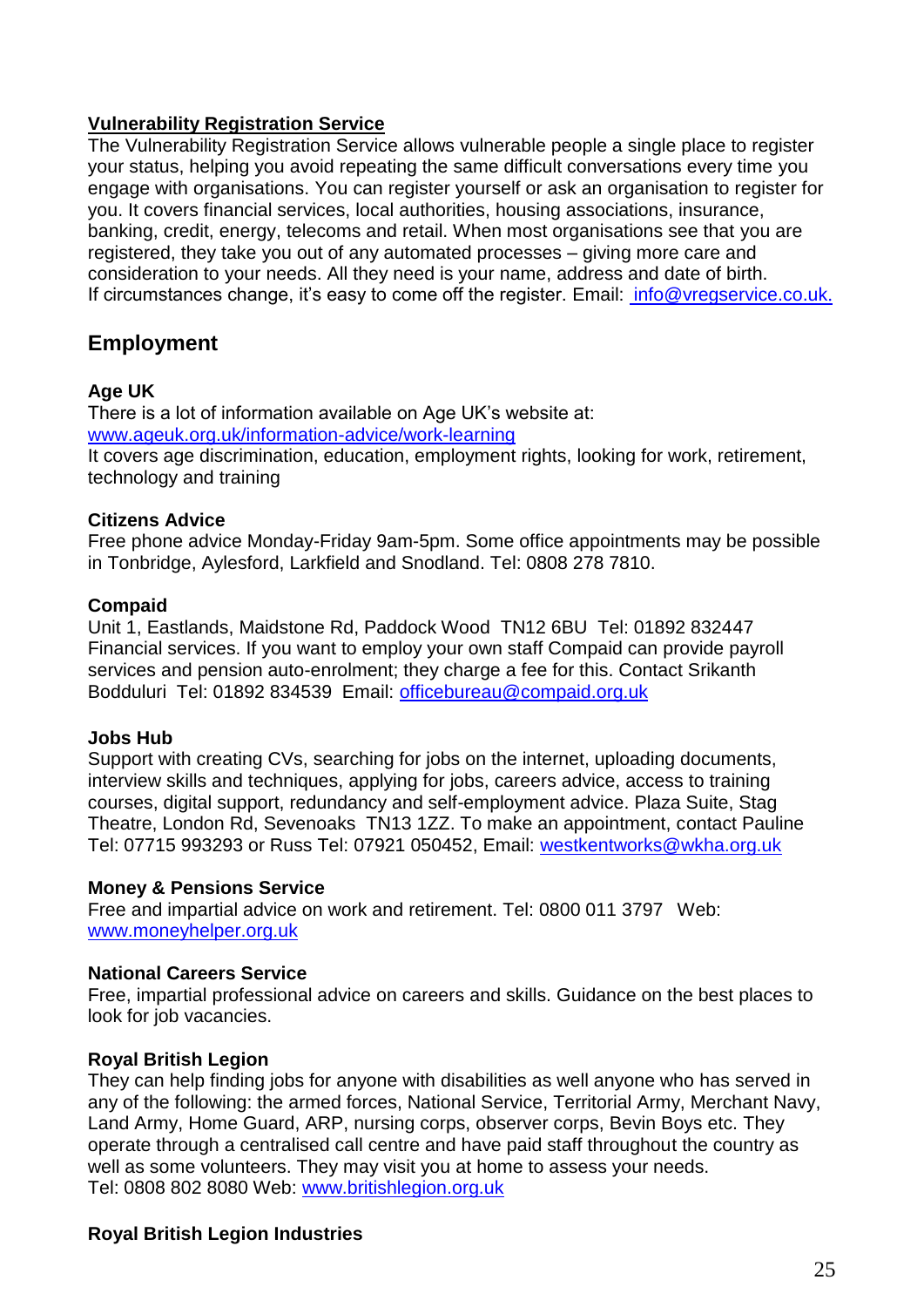They can help anyone with disabilities to get back into work by support with:

- creating and updating CVs
- finding voluntary work
- learning new skills or getting qualifications
- getting work experience or placements
- obtaining paid work
- starting your own business
- practical help to overcome barriers such as transport, care, communications or access
- funding for aids and adaptations
- regaining confidence

Contact Jane Cannam Tel: 07825 311427, 0808 164 3521, 01622 795945 Email: [jane.cannam@rbli.co.uk](mailto:jane.cannam@rbli.co.uk) Web: www.rbli.co.uk

#### **Work Routes**

If you have been looking for work, employability consultants can help you find a role that's right for you. They offer help with the following things:

- personal training and support plans
- writing CVs and applying for jobs
- interview practic
- IT skills & customer care training
- finding jobs not advertised elsewhere
- costs of travel, work clothes and other job search expenses
- support applying for more hours or promotion once you start work

You do not have to be a veteran to take advantage of this. Royal British Legion Industries Tel: 0808 196505 Email: workroutes@rbli.co.uk

## <span id="page-25-0"></span>**Learning disabilities**

## **HfT**

Provides free support and information to people with learning disabilities and their families or carers on livng independently, working, volunteering, hobbies and technology. Tel: 01732 782700 Email: hftkentnorth@hft.org.uk Web: www.hft.org.uk

#### **Mencap**

Support for people with learning disabilities and their families or carers. Help people to join in local leisure activities. Provide information and advice on employment and education. Tel: 0808 808111 Email: helpline@mencap.org.uk Web: www.mencap.org.uk

## <span id="page-25-1"></span>**Social activities**

## **Age UK Sevenoaks & Tonbridge**

5 Bradford St, Tonbridge TN9 1DU Tel: 01732 366100 Email: [tonbridge.office@ageuksevenoaksandtonbridge.org.uk](mailto:tonbridge.office@ageuksevenoaksandtonbridge.org.uk) Web: [www.ageuksevenoaksandtonbridge.org.uk](http://www.ageuksevenoaksandtonbridge.org.uk/)

We support a range of social activities:

- our day centre in Sevenoaks offers lunch and a range of social activities. Transport may be available. Tel: 01732 741558
- our lunch club and coffee morning are run by volunteers
- befrienders (volunteers who can drop in for a chat) may be able to visit people who are housebound or prefer more one-to-one contact
- we also run a strength & mobility class in Ryarsh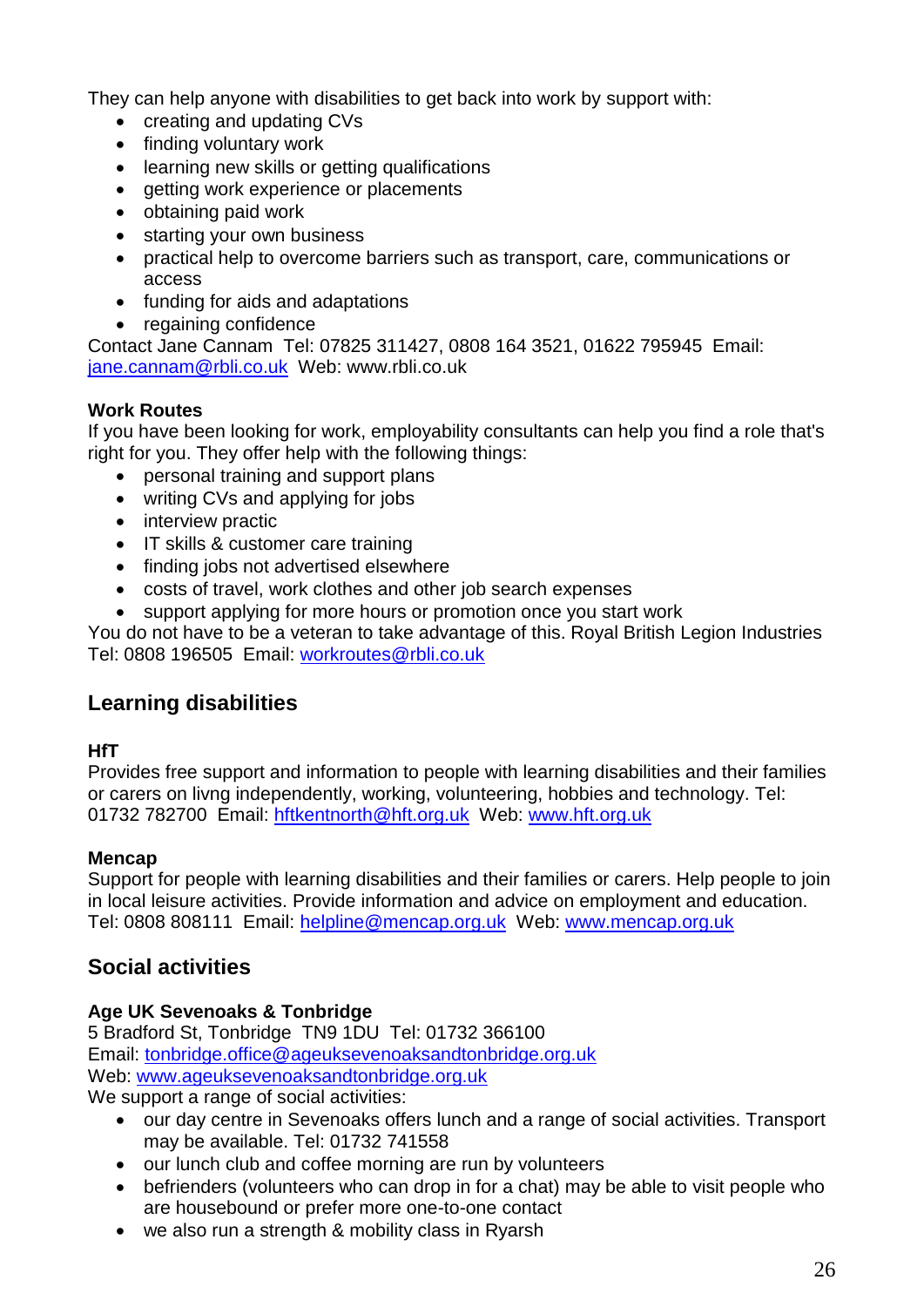we also produce a list of social clubs, groups and organisations

Our day centre in Sevenoaks also offers services such as aromatherapy, chiropody, eye tests, falls prevention classes, hairdressing, hearing aid clinics, Indian head massage, reflexology, Reiki, toenail cutting. You may not have to use the day centre to use these services. Tel: 01732 741558

#### **Seniors Helping Seniors**

Can help with transport to social activities and medical appointments. £24.60 per hour. Do not provide personal care (help with washing, dressing, medication etc). Tel: 01732 495665 Email: enquiries@seniorshelpingseniors.co.uk Web: www.seniorshelpingseniors.co.uk

This list is for information purposes only and Age UK Sevenoaks & Tonbridge can accept no responsibility for any problems that may occur with any of these service providers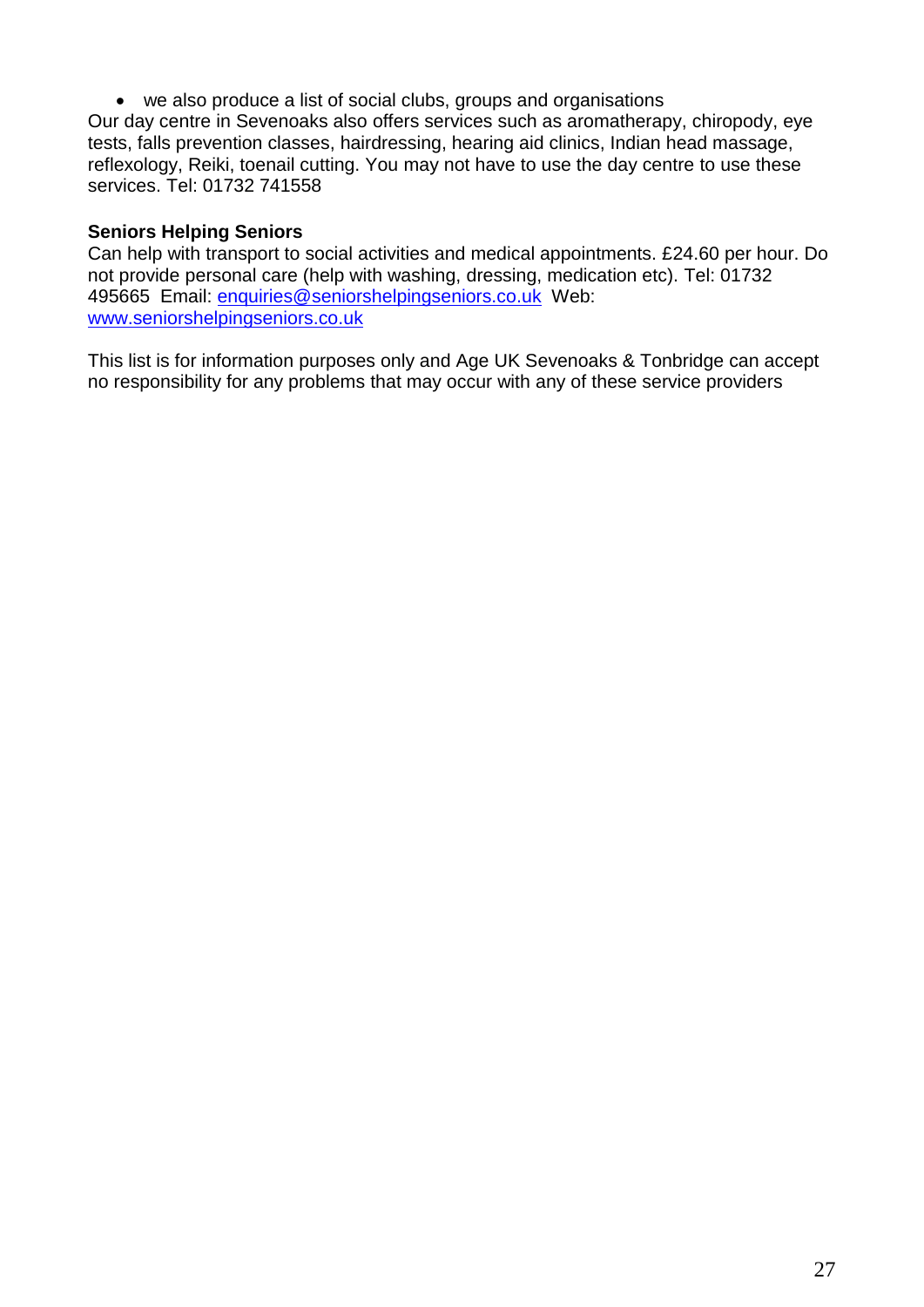**Index** Adverse weather, 11 Advice, 4 Age discrimination, 14 Aromatherapy, 26 Assistance cards, 10 Attendance Allowance, 9 Audiobooks, 14 Baths and showers, 26 Befrienders, 26 Benefits, 4 Blind people, 14 Blue badges, 4, 11 Breakdown cover, 13 Broadband, 15 Bus passes, 4, 10 Bus services, 11 Campaigning, 14 Car insurance, 12 Careers, 25 Chiropody, 26 Coach trips, 12 Cold Callers, 24 Community Car Service, 5 Compulsive shopping, 23 Computer tuition, 15 Cowboy traders, 23 Credit cards, 18 Day centres, 26 Debit cards, 18 Dial 2 Drive, 5 Digital cameras, 15 Disability benefits, 4 Disability Living Allowance, 9 Disabled parking permits, 4, 11 Door-to-Door transport, 4 Driving, 11 Education, 26 Email, 15 Employment problems, 25 Employment with learning disabilities, 26 Eye tests, 26 Falls prevention classes, 26 Family history, 14 Flooding, 12

Fraud, 18 Gardening, 4 Genealogy, 14 Gritting, 12 Hairdressing, 26 Head massage, 26 Health benefits, 4 Hearing aid clinics, 26 Help with travel costs, 7 Hobbies, 26 Holiday companions, 13 Holidays, 12 Holidays for disabled people, 13 Holidays for older people, 13 Holidays for veterans, 13 Home library service, 14 Housebound people, 14, 26 Housework, 4 Information, 4 Insurance, 13 Internet, 15 Internet security, 15 iPads, 15 Job vacancies, 25 Kent Karrier, 7 Knit & natter groups, 14 Laptops, 15 Large print books, 14 Learning disabilities, 26 Leisure, 26 Libraries, 14 Lifebook, 12, 24 Looking for work, 25 Lunch clubs, 26 Meals on Wheels, 4 Mobile phones, 21 Motability, 12 Online safety, 23 Outings, 12, 13 Paperwork, 4 Parking, 11 Partially sighted people, 14 Parties, 12, 13 Passport photos, 4 Patient Transport, 6